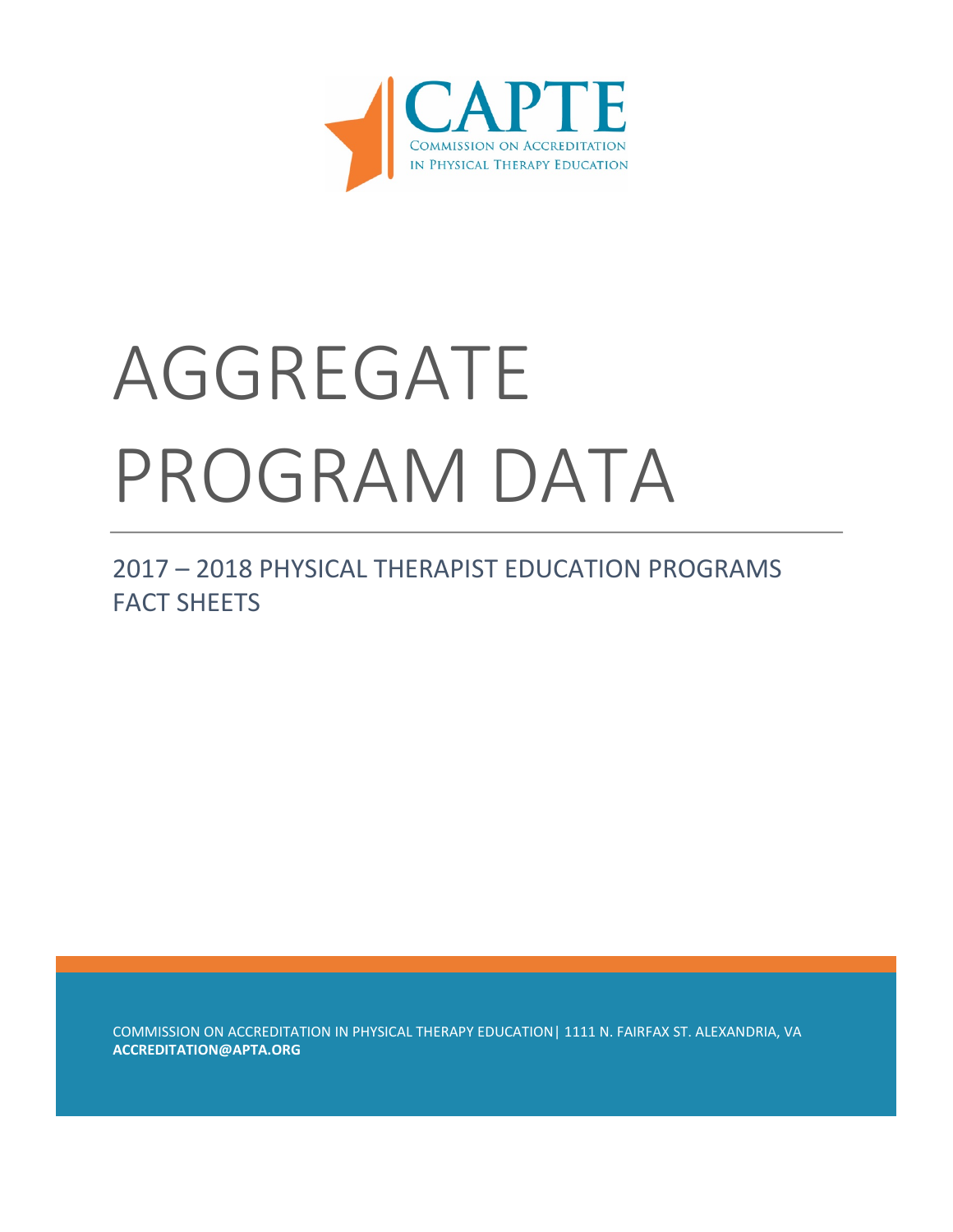

# 2017 – 18 Fact Sheet Physical Therapist Education Programs

This Fact Sheet is designed to provide the education community with current and historical information about physical therapist education programs, students and faculty. The data included in this Fact Sheet is taken from the following sources:

THE 2017 ANNUAL ACCREDITATION REPORT, COMPLETED DECEMBER 2017 BY US ACCREDITED PROGRAMS THE 2016, 2015, 2014, 2012, 2011, 2010, 2009, 2008, 2007, AND 2006 ANNUAL ACCREDITATION REPORTS THE 2000, 2002, AND 2004 BIENNIAL ACCREDITATION REPORTS PREVIOUS SURVEYS OF THE PT EDUCATIONAL PROGRAMS CONDUCTED BY THE EDUCATION DIVISION DEPARTMENT OF ACCREDITATION RECORDS LICENSURE PASS RATE INFORMATION PROVIDED BY THE FSBPT ON APRIL 2005, APRIL 2006, APRIL 2007, APRIL 2011, APRIL 2012, APRIL 2014, APRIL 2015, APRIL 2016, APRIL 2017 AND DECEMBER 2017.

Unless otherwise indicated, the data reflects accredited and developing physical therapist education programs in the United States for the academic year 2017 – 18. All uses of this data should reference the Commission on Accreditation in Physical Therapy Education (CAPTE) as the source of the data and acknowledge that CAPTE bears no responsibility for interpretations presented or conclusions reached based on analysis of the data.

#### **Symbols**

Many tables in this volume use a series of symbols to alert the reader to special statistical notes. These symbols, and their meanings, are as follows:

— Not available.

† Not applicable.

# Rounds to zero.

‡ Reporting standards not met.

#### **Originally Published March 12, 2018 Last Updated October 23, 2018 (updates made after the date of original publication will be highlighted in yellow)**

CAPTE's Home Page address is [www.capteonline.org](http://www.capteonline.org/) CAPTE's Resource Documents address is [www.capteonline.org/resources](http://www.capteonline.org/resources)

This publication is only available online. To download, view, and print the report as a PDF file, go to CAPTE's Resource Documents address shown above.

CONTENT CONTACT TEJ CHANA – SR. DATABASE SPECIALIST [accreditation@apta.org](mailto:accreditation@apta.org)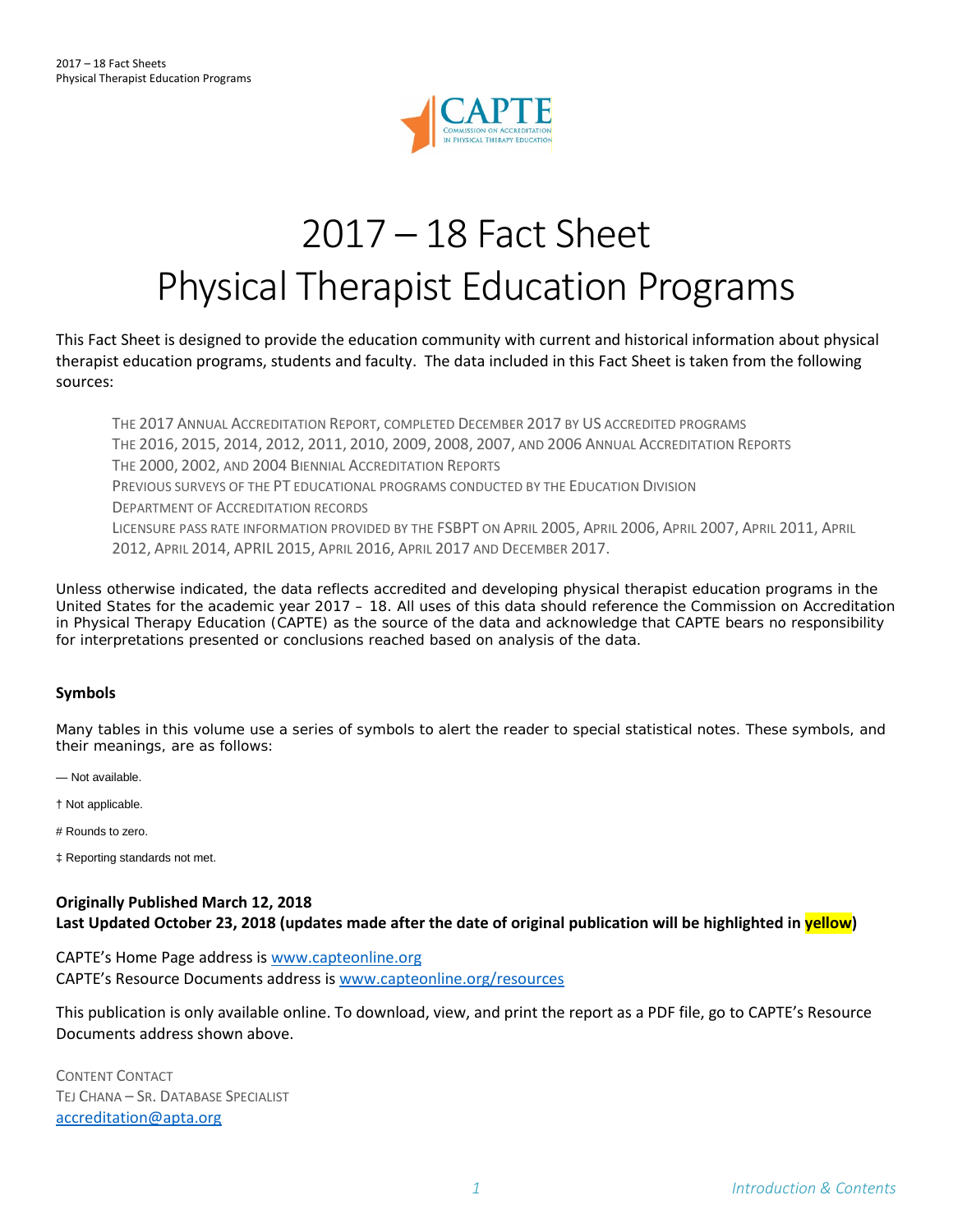## <span id="page-2-0"></span>Glossary

Faculty - All faculty including core and associated.

Associated Faculty - Associated faculty are those individuals who have classroom and/or laboratory teaching responsibilities in the curriculum and who are not core faculty or clinical education faculty. The associated faculty may include individuals with full-time appointments in the unit in which the professional program resides, but who have primary responsibilities in programs other than the professional program.

Core Faculty – Core faculty are those individuals appointed to and employed primarily in the program. Members of the core faculty typically have full-time appointments, although some part-time faculty members may be included among the core faculty. The core faculty are generally the group with the responsibility and the authority related to the curriculum. Includes Program Directors and DCEs; does not include associated faculty.

Other Faculty - Core faculty excluding Program Directors and Clinical Education Coordinators (DCEs & ACCEs).

## Table of Contents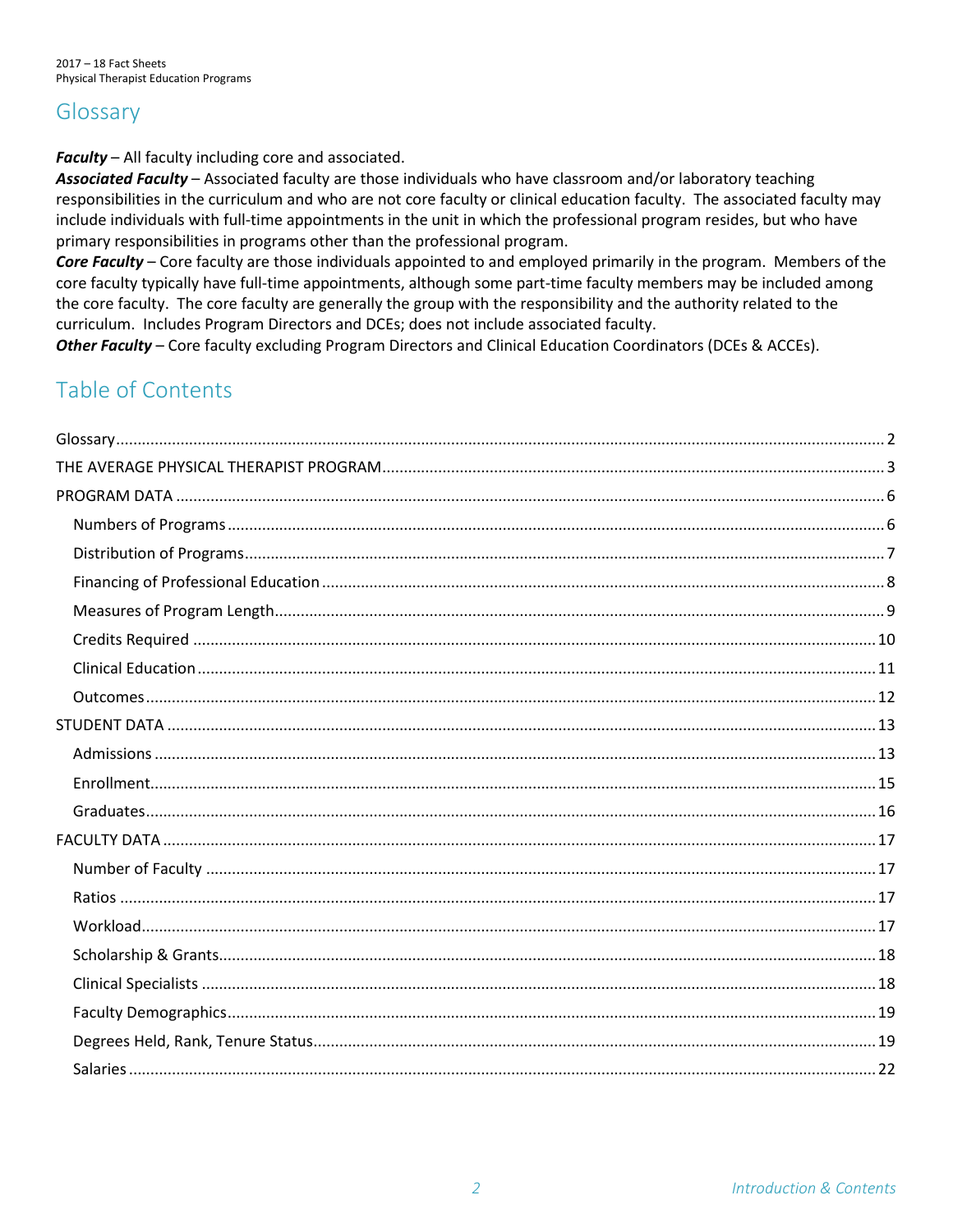## **THE AVERAGE PHYSICAL THERAPIST PROGRAM**

<span id="page-3-0"></span>

|                                                                     | 2015-2016     |                            | 2016-2017                  |                      | 2017-2018     |                            |  |
|---------------------------------------------------------------------|---------------|----------------------------|----------------------------|----------------------|---------------|----------------------------|--|
| Type of Institution (% of Total Programs)                           |               | Private (52.8%)            | Private (50.9%)            |                      |               | Private (51.8%)            |  |
| Geographic Location (% of Total Programs)                           |               | South Atlantic (19%)       |                            | South Atlantic (20%) |               | South Atlantic (21%)       |  |
| Top 3 States (States with Highest % of Total Programs)              |               | (NY, PA, CA-TX same total) | (NY, PA, CA-TX same total) |                      |               | (NY, PA, CA-TX same total) |  |
| Costs (Mean)                                                        | <b>Public</b> | Private                    | <b>Public</b>              | Private              | <b>Public</b> | Private                    |  |
| <b>Annual Tuition</b>                                               | 15,404        | 33,411                     | 17,175                     | 35,199               | 17,742        | 35,534                     |  |
| <b>Annual Fees</b>                                                  | 2,445         | 1,501                      | 2,490                      | 1,575                | 2,340         | 1,951                      |  |
| <b>Total Cost of Professional Program</b><br>*Room & Board Excluded | 48,135        | 105,229                    | 59,210                     | 105,857              | 60,627        | 109,099                    |  |
| <b>Admissions (Mean)</b>                                            |               | 2015                       |                            | 2016                 |               | 2017                       |  |
| <b>Planned Class Size</b>                                           |               | 50                         |                            | 45                   |               | 45                         |  |
| <b>Total Applicants</b>                                             |               | 494                        |                            | 500                  |               | 502                        |  |
| <b>Applicants Qualified</b>                                         |               | 326                        |                            | 336                  |               | 330                        |  |
| <b>Applicants Offered Place</b>                                     |               | 81                         |                            | 87                   |               | 86                         |  |
| <b>Applicants Enrolled</b>                                          |               | 44                         | 44                         |                      |               | 46                         |  |
| <b>GPA of Enrollees</b>                                             | 3.5           |                            | 3.6                        |                      | 3.6           |                            |  |
| <b>Enrollment (Mean)</b>                                            |               |                            |                            |                      |               |                            |  |
| <b>Total Students Enrolled</b>                                      |               | 124                        | 133                        |                      | 136           |                            |  |
| Percent Women Enrolled                                              |               | 62%                        | 62%                        |                      |               | 62%                        |  |
| <b>Percent Minority Enrolled</b>                                    |               | 19%                        | 22.9%                      |                      | 23.9%         |                            |  |
| <b>Outcomes (US Programs)</b>                                       |               |                            |                            |                      |               |                            |  |
| Degree Awarded (% of Total Programs)                                |               | DPT (98.6%)                |                            | DPT (99.2%)          |               | DPT (100%)                 |  |
| Graduates Per Program (Mean)                                        |               | 41.8                       |                            | 41.3                 |               | 43                         |  |
| Graduation rate (Mean)                                              |               | 95.9%('14)                 |                            | 95.5%('15)           |               | 97.2%('16)                 |  |
| Percent Graduates Minority (Mean)                                   |               | 20.1%                      |                            | 20.3%                |               | 20.9%                      |  |
| Licensure Pass Rate, First Time Takers (Mean)                       |               | 89.8%('14)                 |                            | 91%('15)             |               | 92.59('16)                 |  |
| Licensure Pass Rate, Ultimate (Mean)                                |               | 98.1%                      |                            | 98.2%                |               | 98.3%                      |  |
| Employment Rate, Post 6 Months Graduation (Mean)                    |               | 99%                        |                            | 99%                  |               | 99%                        |  |
| <b>Length of Program (Professional Phase)</b>                       |               |                            |                            |                      |               |                            |  |
| Curricular Format (% of Total Programs)                             |               | $4+3(66.93%)$              |                            | $4+3(65.3%)$         |               | $4+3(64.3%)$               |  |
| Weeks in Class (Didactic/Laboratory) (Mean)                         |               | 122.4                      |                            | 95                   |               | 88.2                       |  |
| Weeks in Class (Full-Time Clinical Education) (Mean)                |               | 34                         |                            | 36                   |               | 35.7                       |  |
| Total Weeks in Program (Mean)                                       |               | 122.4                      | 123.4                      |                      | 123.3         |                            |  |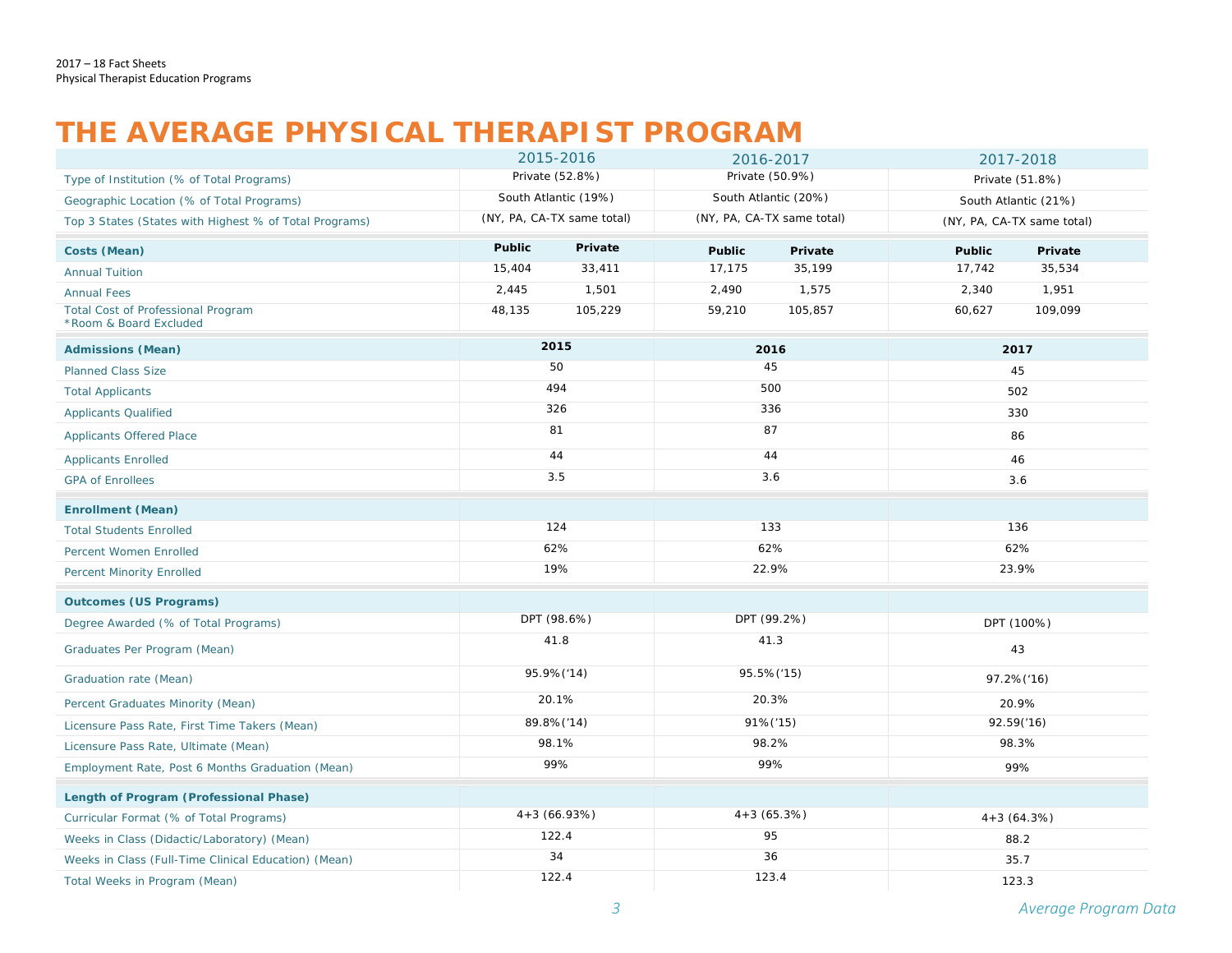#### 2017 – 18 Fact Sheets Physical Therapist Education Programs

|                                                      |                 | 2015-2016       |           | 2016-2017    |                 |                          | 2017-2018    |                   |           |  |
|------------------------------------------------------|-----------------|-----------------|-----------|--------------|-----------------|--------------------------|--------------|-------------------|-----------|--|
| Contact/Clock Hours (Didactic/Laboratory) (Mean)     |                 | 1,869           |           | 1,882        |                 |                          |              |                   |           |  |
| Contact/Clock Hours (Clinical Education) (Mean)      |                 | 1,440           |           | 1,535        |                 | $\overline{\phantom{a}}$ |              |                   |           |  |
| Total Contact/Clock Hours in Program (Mean)          |                 | 3,363           |           | 3,405        |                 | $\sim$                   |              |                   |           |  |
| <b>Curriculum (Mean)</b>                             |                 |                 |           |              |                 |                          |              |                   |           |  |
| Academic Calendar                                    |                 | Semesters (85%) |           |              | Semesters (86%) |                          |              | Semesters (86.7%) |           |  |
| <b>Curricular Model</b>                              |                 | Hybrid (76%)    |           |              | Hybrid (75%)    |                          |              | Hybrid (76%)      |           |  |
| <b>Total Semester Credits Required to Complete</b>   |                 | 113             |           |              | 120             |                          |              | 115               |           |  |
| Semester Credits in Professional Phase               |                 | 102             |           |              | 95              |                          |              | 95                |           |  |
| Semester Credits in Prerequisite Phase               |                 | 118             |           |              | 120             |                          |              | 119               |           |  |
| <b>Clinical Education (Mean)</b>                     |                 |                 |           |              |                 |                          |              |                   |           |  |
| <b>Clinical Education Sites</b>                      |                 | 415             |           |              | 581             |                          |              | 579               |           |  |
|                                                      |                 |                 |           |              |                 |                          |              |                   |           |  |
|                                                      |                 | 53              |           |              | 53              |                          |              | 53                |           |  |
| <b>Credentialed Clinical Instructors</b>             | 26              |                 | 27        |              |                 | 29                       |              |                   |           |  |
| <b>Certified Clinical Instructors</b>                |                 |                 |           |              |                 |                          |              |                   |           |  |
| <b>Faculty (Mean)</b>                                |                 |                 |           |              |                 |                          |              |                   |           |  |
| Full-Time Core Faculty Positions                     |                 | 10              |           |              | 11              |                          |              | 11                |           |  |
| Part-Time Core Faculty Positions                     |                 | $\mathbf{1}$    |           | $\mathbf{1}$ |                 |                          | $\mathbf{1}$ |                   |           |  |
| <b>Associated Faculty Positions</b>                  |                 | 7.5             |           | 7.9          |                 |                          | 8            |                   |           |  |
| Core Faculty to Student Ratio                        |                 | 1:11            |           | 1:12         |                 |                          | 1:12         |                   |           |  |
| Faculty to Student Ratio (Lab)                       |                 | 1:13            |           | 1:13         |                 |                          | 1:13         |                   |           |  |
| <b>Full-Time Core Faculty Characteristics (Mean)</b> | <b>Director</b> | <b>DCE</b>      | Faculty** | Director*    | <b>DCE</b>      | Faculty**                | Director*    | <b>DCE</b>        | Faculty** |  |
| Age                                                  | 59              | 49              | 49        | 65           | 55              | 40                       | 55           | 50.5              | 53.2      |  |
| <b>Total Years as Faculty Member</b>                 | 20.9            | 10.5            | 12        | 20.6         | 10.8            | 12.5                     | 20.6         | 10.5              | 12.4      |  |
| Years as Faculty Member (Current Program)            | 13.8            | 8.8             | 9.7       | 13.8         | 9.1             | 9.6                      | 13.5         | 9                 | 9.5       |  |
| Full-Time Core Faculty Workload (%)                  |                 |                 |           |              |                 |                          |              |                   |           |  |
| Workload Allotted to Teaching in Entry Level         | 26.5            | 37.2            | 50.9      | 26.6         | 37.1            | 51.4                     | 26.25        | 37.6              | 50.6      |  |
| Workload Allotted to Service                         | 10.3            | 10.1            | 10.8      | 10.4         | 10.1            | 11.3                     | 10.1         | 10.2              | 11.4      |  |
| Workload Allotted to Clinical Practice               | 2.7             | $\overline{4}$  | 6.6       | 2.4          | 4.3             | 6.5                      | 2.6          | 4.6               | 6.7       |  |
| Workload Allotted to Scholarship                     | 14.9            | 10.3            | 21.1      | 14.8         | 10.4            | 21.1                     | 14.5         | 10.33             | 21.1      |  |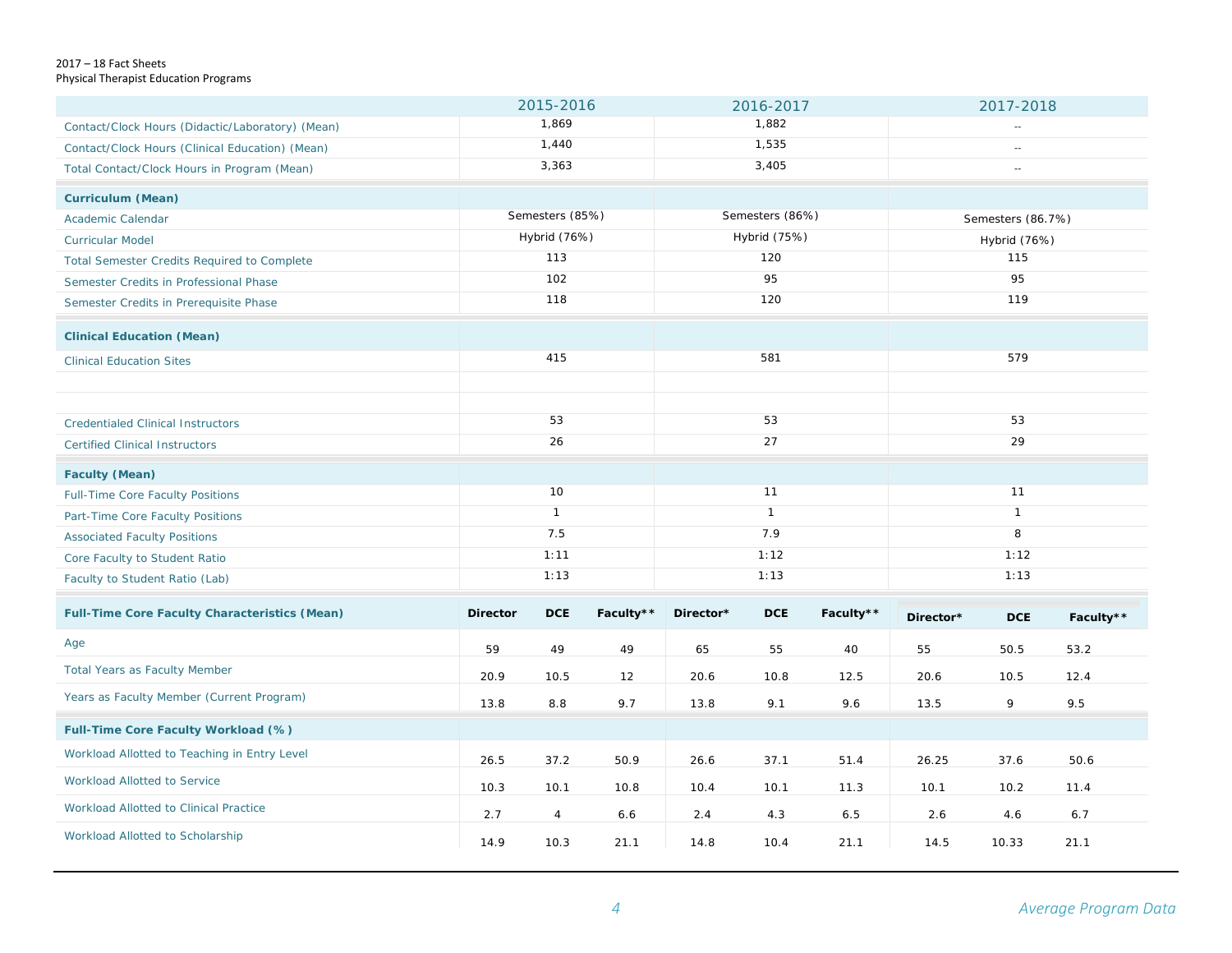2017 – 18 Fact Sheets Physical Therapist Education Programs

- Not available.

\* Director refers to Program Director.

\*\* Faculty refers to Other Faculty, excluding program director and DCE/ACCE.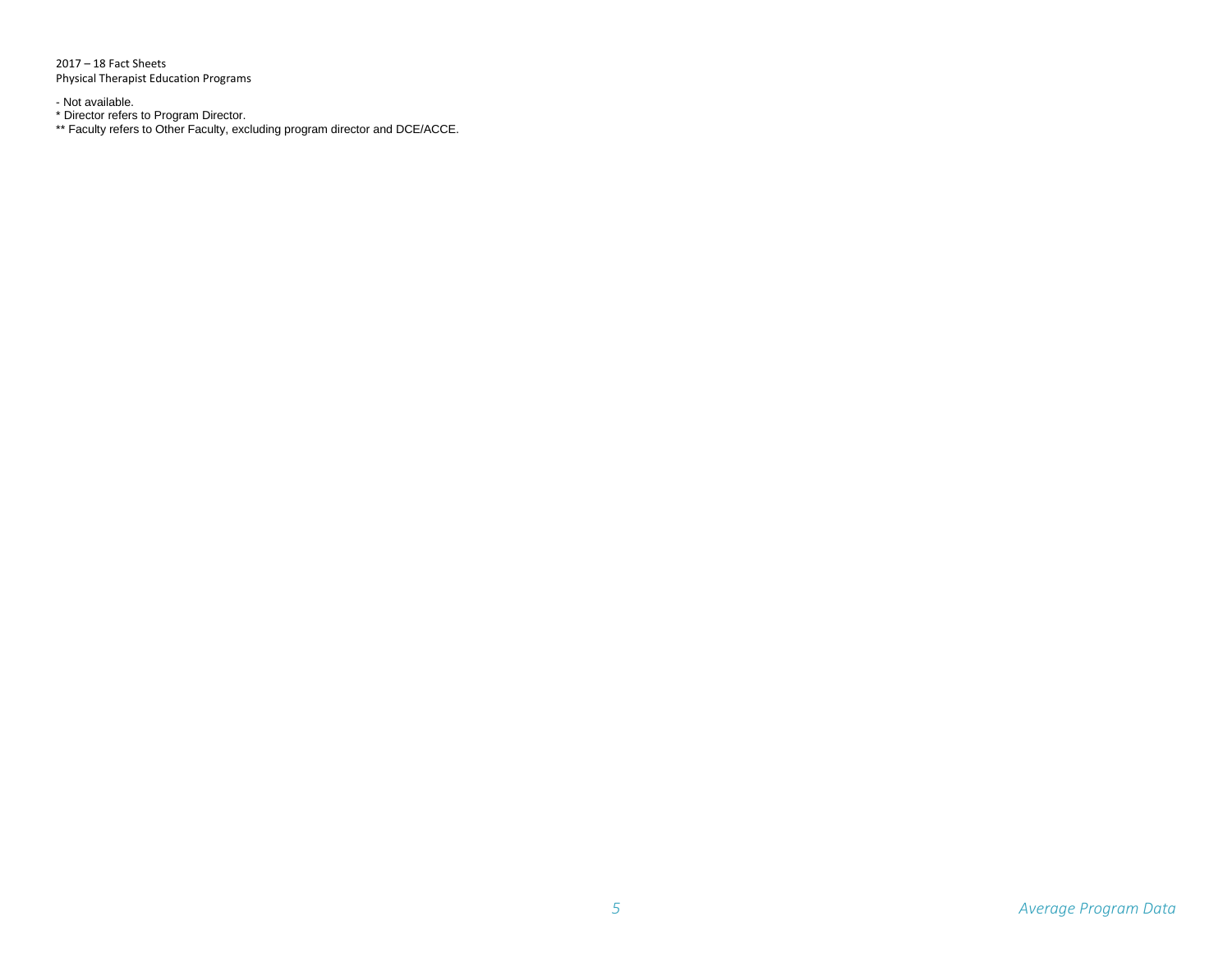# <span id="page-6-0"></span>**PROGRAM DATA**

#### <span id="page-6-1"></span>Numbers of Programs



#### **Figure 2 Number of accredited programs by degree offered 1979 – 2018**

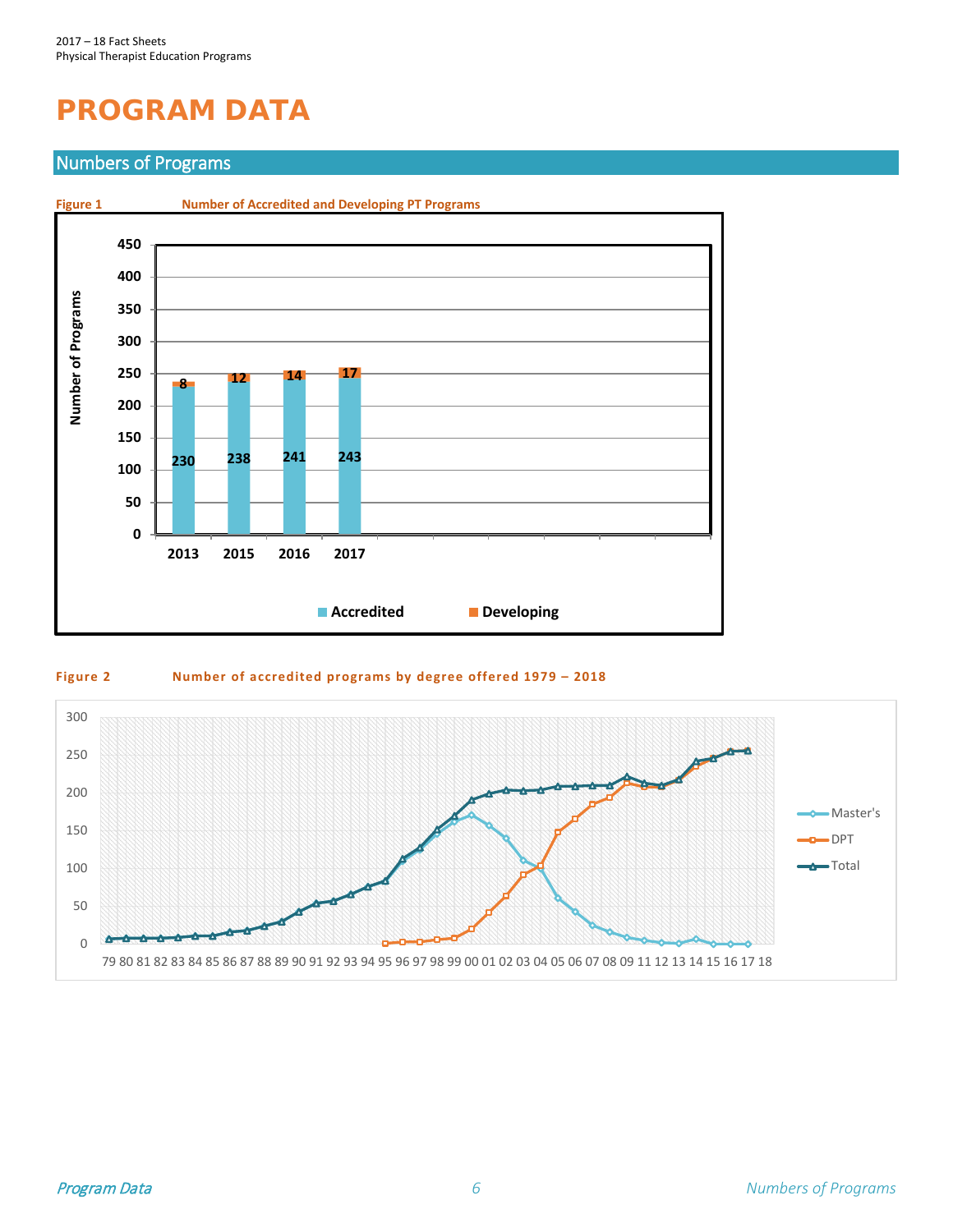#### <span id="page-7-0"></span>Distribution of Programs

#### **Table 1 Distribution of accredited and developing programs by geographical region 2012 – 18 [as of 3/2018]**

|                           | <b>States</b>                          | 2012 | 2013 | 2015 | 2016        | 2017         | 2018         |
|---------------------------|----------------------------------------|------|------|------|-------------|--------------|--------------|
| South Atlantic            | DE, DC, FL, GA, MD, NC, PR, SC, VA, WV | 42   | 44   | 47   | 53          | 54           | 54           |
| Middle Atlantic           | NJ, NY, PA                             | 41   | 41   | 44   | 46          | 46           | 47           |
| <b>East North Central</b> | IL, IN, MI, OH, WI                     | 33   | 32   | 34   | 37          | 37           | 37           |
| <b>West North Central</b> | IA, KS, MN, MO, NE, ND, SD             | 23   | 22   | 25   | 26          | 26           | 26           |
| <b>West South Central</b> | AR, LA, OK, TX                         | 19   | 20   | 23   | 25          | 25           | 26           |
| New England               | CT, ME, MA, NH, RI, VT                 | 17   | 17   | 17   | 17          | 18           | 18           |
| Pacific                   | AK, CA, HI, OR, WA                     | 19   | 18   | 22   | 22          | 22           | 22           |
| <b>East South Central</b> | AL, KY, MS, TN                         | 12   | 14   | 12   | 15          | 15           | 15           |
| Mountain                  | AZ, CO, ID, MT, NV, NM, UT, WY         | 12   | 9    | 15   | 14          | 14           | 14           |
| Other                     | Canada, Scotland                       | 3    | 3    | 3    | $\mathbf 0$ | $\mathbf{1}$ | $\mathbf{1}$ |
| Total                     |                                        | 221  | 220  | 242  | 255         | 257          | 260          |

#### **Table 2 Distribution of accredited and developing programs in the US by regional accreditation 2012 – 18**

|                      | 2012 | 2013 | 2015 | 2016 | 2017 | 2018 |
|----------------------|------|------|------|------|------|------|
| <b>North Central</b> | 70   | 70   | 75   | 79   | 79   | 79   |
| Southern             | 58   | 54   | 64   | 73   | 73   | 74   |
| <b>Middle States</b> | 47   | 48   | 50   | 52   | 53   | 53   |
| <b>New England</b>   | 17   | 18   | 18   | 18   | 19   | 19   |
| Western              | 15   | 15   | 22   | 23   | 23   | 24   |
| <b>Northwest</b>     | 10   | 9    | 10   | 10   | 10   | 10   |
| <b>Total</b>         | 225  | 217  | 239  | 255  | 257  | 259  |

#### **Table 3 Distribution of accredited and developing programs in the US by Carnegie Classification 2012 – 18 [as of 8/2017]**

| 2006 Classification                                                        | 2012 | 2013 | 2015           | 2016 | 2017           | 2018           |
|----------------------------------------------------------------------------|------|------|----------------|------|----------------|----------------|
| Doctoral/Research Universities                                             | 22   | 23   | 17             | 18   | 18             | 19             |
| Research Universities (very high research activity)                        | 32   | 33   | 39             | 39   | 39             | 39             |
| Research Universities (high research activity)                             | 30   | 27   | 35             | 35   | 35             | 35             |
| Master's Colleges and Universities (larger programs)                       | 60   | 57   | 71             | 74   | 76             | 77             |
| Master's Colleges and Universities (medium programs)                       | 19   | 19   | 15             | 17   | 17             | 17             |
| Master's Colleges and Universities (smaller programs)                      | 11   | 11   | 12             | 13   | 13             | 13             |
| Baccalaureate Colleges - Arts & Sciences                                   | 2    | 1    | $\mathbf{1}$   | 2    | $\overline{2}$ | $\overline{2}$ |
| Baccalaureate Colleges - Diverse Fields                                    | 4    | 3    | 5              | 9    | 9              | 9              |
| Special Focus Institutions - Medical Schools and Medical<br><b>Centers</b> | 40   | 32   | 30             | 31   | 31             | 31             |
| Special Focus Institutions – Other Health Professions Schools              | 6    | 4    | 12             | 14   | 12             | 14             |
| Not Classified                                                             | 5    | 6    | $\overline{2}$ | 2    | 3              | 3              |
| Total                                                                      | 231  | 216  | 239            | 255  | 256            | 259            |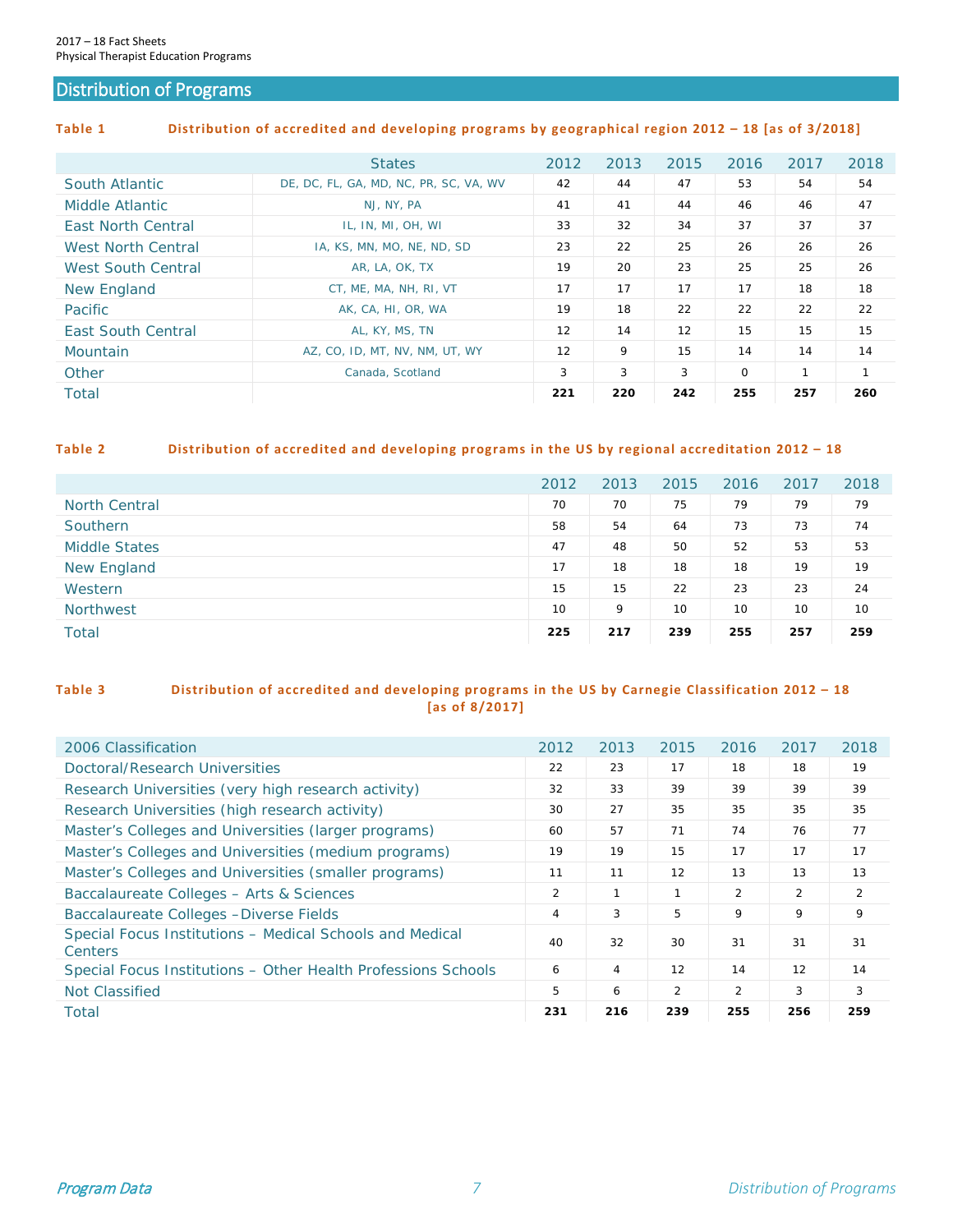

**Figure 3 Distribution of accredited and developing programs in the US by type of institution 2011 – 18**



## <span id="page-8-0"></span>Financing of Professional Education

| Table 4 | Average annual tuition, fees, and other costs by type of institution FY 2017 - 18 (\$) |  |  |  |  |  |
|---------|----------------------------------------------------------------------------------------|--|--|--|--|--|
|         |                                                                                        |  |  |  |  |  |

|                                           |              | <b>Public In-State</b> | <b>Public Out-of-State</b> | Private            |
|-------------------------------------------|--------------|------------------------|----------------------------|--------------------|
|                                           | Range        | \$0-36,522             | \$0-56,898                 | $$16,600 - 64,233$ |
| <b>Annual Tuition</b>                     | Median       | \$17,722               | \$34,514                   | \$34,690           |
|                                           | Mean         | \$17,742               | \$33,981                   | \$35,534           |
|                                           | <b>STDEV</b> | 6,919                  | 19,424                     | 7,859              |
|                                           | Range        | $$0 - 8, 376$          | $\sim$ $-$                 | $$0 - 35,229$      |
| <b>Annual Fees</b>                        | Median       | \$2,178                | $- -$                      | \$1,110            |
|                                           | Mean         | \$2,446                | $ -$                       | \$1,951            |
|                                           | <b>STDEV</b> | 1,711                  | $ -$                       | 3,442              |
|                                           | Range        | $$0-4,692$             | $- -$                      | $$0 - 20,080$      |
|                                           | Median       | \$3,762                | $-$                        | \$3,499            |
| <b>Other Program Expenses</b>             | Mean         | \$4,692                | $-$                        | \$4,070            |
|                                           | <b>STDEV</b> | 1,711                  | $\sim$ $-$                 | 3,213              |
|                                           |              |                        |                            |                    |
|                                           | Range        | \$0-108,576            | \$0-196,311                | \$23,500-171,748   |
| <b>Total Cost of Professional Program</b> | Median       | \$58,074               | \$107,144                  | \$105,817          |
|                                           | Mean         | \$59,504               | \$105,621                  | \$109,099          |
|                                           | <b>STDEV</b> | 20,330                 | 33,375                     | 23,682             |

#### **Table 5 Program expenses for programs in the US FY 2017 – 18 (\$)**

|                                                        | Range | $$14.278 - 10.051.076$ |
|--------------------------------------------------------|-------|------------------------|
| Total Operating Expenses (excluding salary & benefits) | Mean  | \$413,899              |
| Total Salary Expenses (excluding benefits)             | Range | $$288.739 - 5.326.761$ |
|                                                        | Mean  | \$1,300,173            |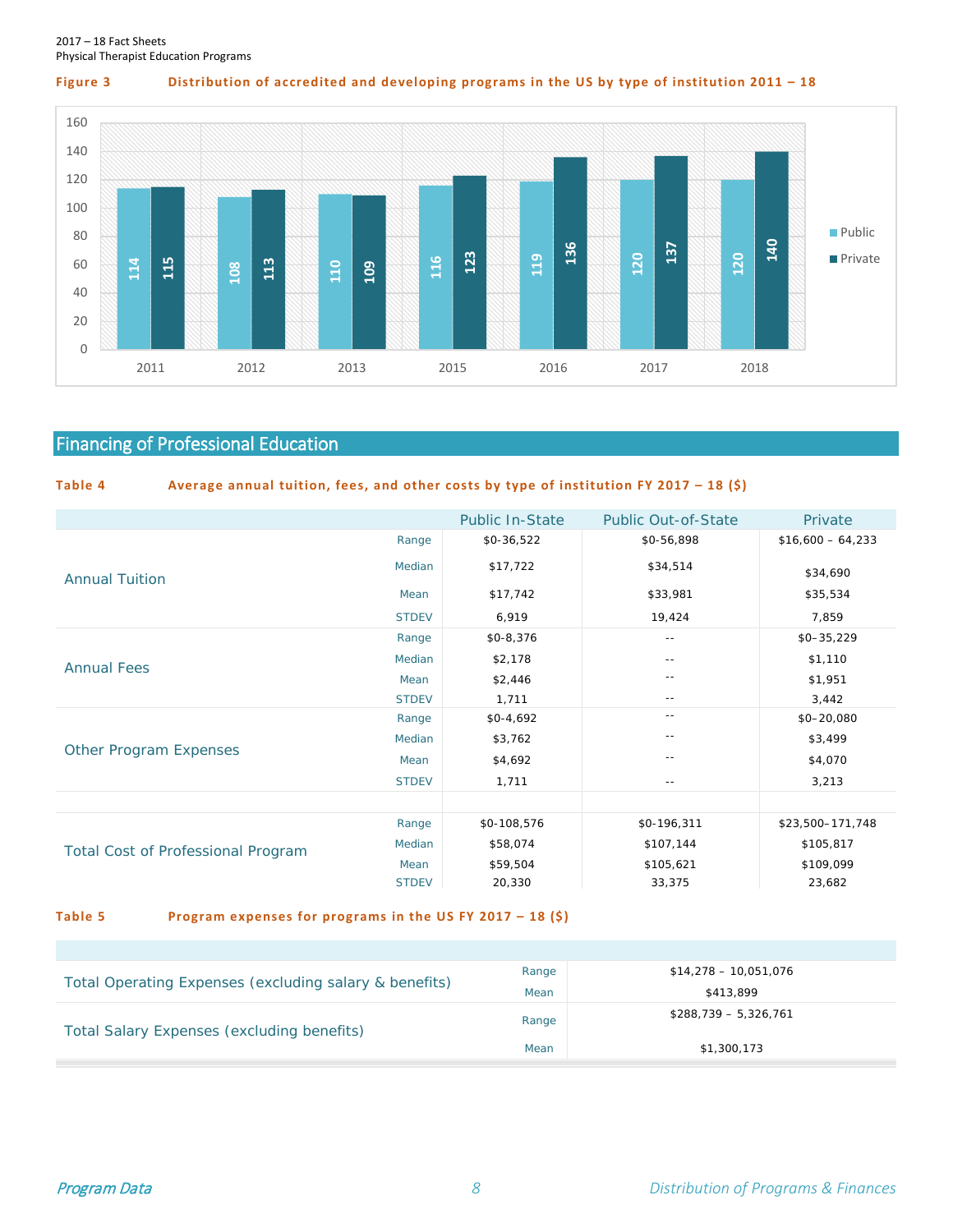#### **Table 6 Program expenses for accredited programs in the US by type of institution FY 2017 – 18 (\$)**

|                                                        |       | Public                | <b>Private</b>         |
|--------------------------------------------------------|-------|-----------------------|------------------------|
| Total Operating Expenses (excluding salary & benefits) | Range | $$16,100 - 1,930,759$ | $$14,278 - 10,051,076$ |
|                                                        | Mean  | \$301.060             | \$536,833              |
| Total Salary Expenses (excluding benefits)             | Range | $$1 - 4,283,585$      | $$288,739 - 5,326,761$ |
|                                                        | Mean  | \$1,297,531           | \$1,343,385            |

### <span id="page-9-0"></span>Measures of Program Length

#### **Table 7 Academic calendar 2017 – 18 (%)**

|                   | % of programs |
|-------------------|---------------|
| <b>Semesters</b>  | 86.72%        |
| <b>Trimesters</b> | 8.30%         |
| Quarters          | 4.98 %        |

#### **Table 8 Average length of professional curriculum (in weeks) 2010 – 17**

|                                        |       | $2010 -$<br>11 | $2011 -$<br>12 | $2012 -$<br>13 | $2014 -$<br>15 | $2015 -$<br>16 | $2016 -$ | $2017 -$<br>18 |
|----------------------------------------|-------|----------------|----------------|----------------|----------------|----------------|----------|----------------|
| Number of weeks in didactic<br>portion | Range | $71 - 120$     | $48 - 122$     | $34 - 161$     | $48 - 157$     | $48 - 135$     | 48-157   | 49.5-157       |
|                                        | Mean  | 85.3           | 85.4           | 93.2           | 87.4           | 86.4           | 87.76    | 88.2           |
| Number of weeks in full-time           | Range | $24 - 60$      | $23 - 60$      | $23 - 68$      | $21 - 58$      | $23 - 58$      | 23-56    | $20 - 56.6$    |
| <b>Clinical Education</b>              | Mean  | 35.9           | 35.9           | 35.6           | 35.6           | 36.01          | 37.8     | 35.7           |
| Total number of weeks in               | Range | $95 - 164$     | $86 - 164$     | $75 - 180$     | $84 - 180$     | $84 - 175$     | 84-180   | 84-180         |
| program                                | Mean  | 121.2          | 122            | 122.5          | 122.8          | 122.4          | 123.4    | 123.3          |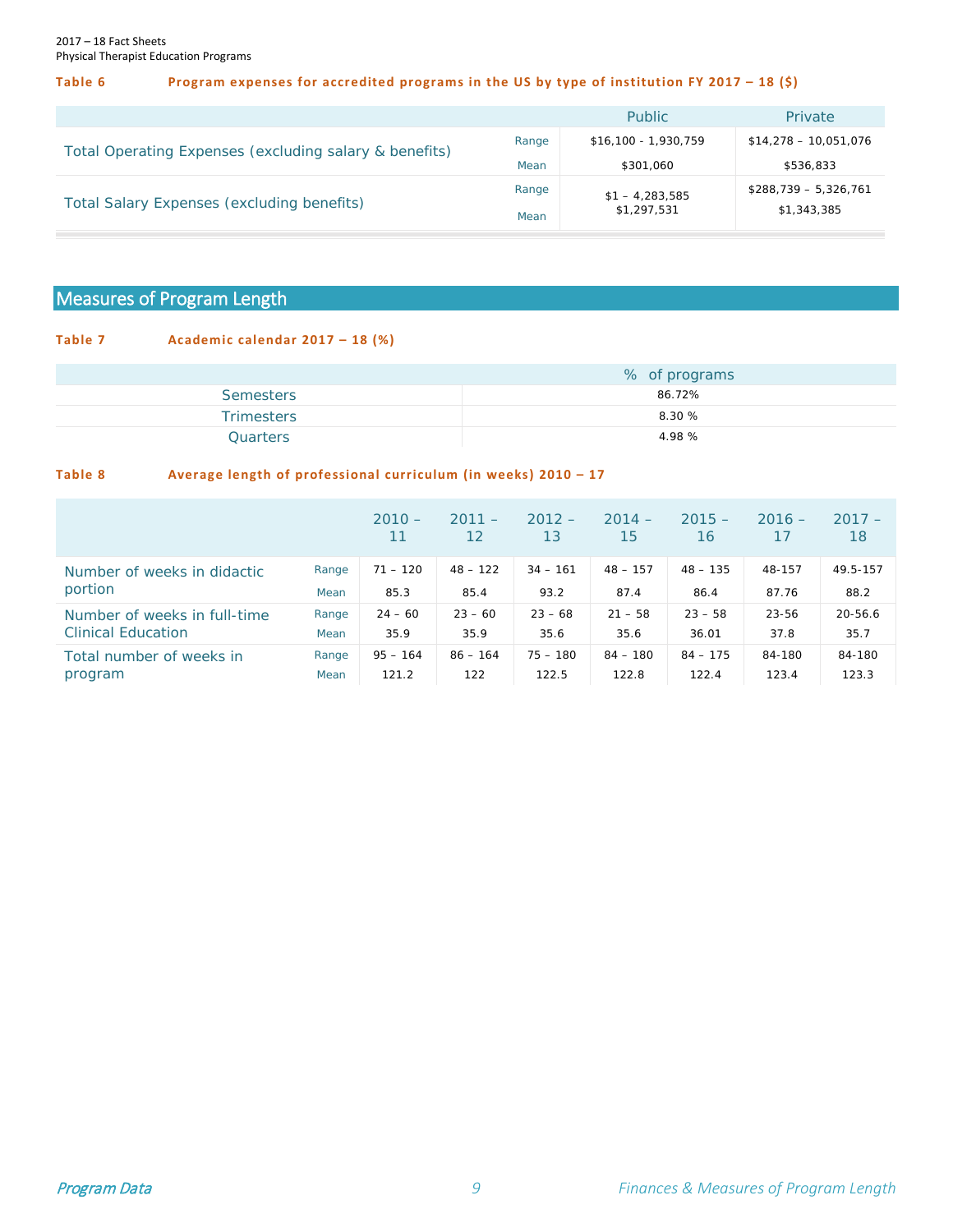#### **Table 9 Average length of professional program (N = 241)**

|                                                 | Length in Weeks |          |
|-------------------------------------------------|-----------------|----------|
|                                                 | Range           | 49.5-157 |
| Number of weeks in didactic portion             | Mean            | 88.2     |
|                                                 | <b>STDEV</b>    | 15.4     |
|                                                 | Range           | 20-56.6  |
| Number of weeks in full-time clinical education | Mean            | 35.7     |
|                                                 | <b>STDEV</b>    | 5.1      |
|                                                 | Range           | 84-180   |
| Total number of weeks in program                | Mean            | 123.3    |
|                                                 | <b>STDEV</b>    | 14       |

#### <span id="page-10-0"></span>Credits Required

#### **Table 10 Average pre-professional and professional semester credits required for accredited programs in the US 2012 – 18**

|                           |               | $2012 - 13$ | $2014 - 15$ | $2015 - 16$ | $2016 - 17$ | $2017 - 18$ |
|---------------------------|---------------|-------------|-------------|-------------|-------------|-------------|
|                           | Range         | $80 - 180$  | $80 - 130$  | $68 - 180$  | $80 - 480$  | $80 - 480$  |
| Pre-Professional          | <b>Median</b> | 120         | 120         | 120         | 120         | 120         |
|                           | Mean          | 115         | 116         | 118         | 120         | 114.05      |
|                           | <b>STDEV</b>  | 12.6        | 11          | 16          | 29          | 38.40       |
|                           | Range         | $77 - 185$  | $90 - 171$  | $55 - 165$  | $23 - 165$  | $- -$       |
| Professional*             | Median        | 116         | 117         | 100         | 93          | $- -$       |
|                           | Mean          | 117.2       | 118         | 102         | 95          | $- -$       |
|                           | <b>STDEV</b>  | 29          | 14.6        | 22          | 15          | $- -$       |
|                           | Range         |             | $2 - 47$    | $2 - 51$    | $2 - 93$    | $2 - 90$    |
| <b>Clinical Education</b> | <b>Median</b> |             | 22          | 25          | 22          | 22          |
|                           | Mean          |             | 24          | 25          | 25          | 24.79       |
|                           | <b>STDEV</b>  |             | 9           | 12          | 11          | 10.07       |

- Not available.

\* Professional excluding clinical education.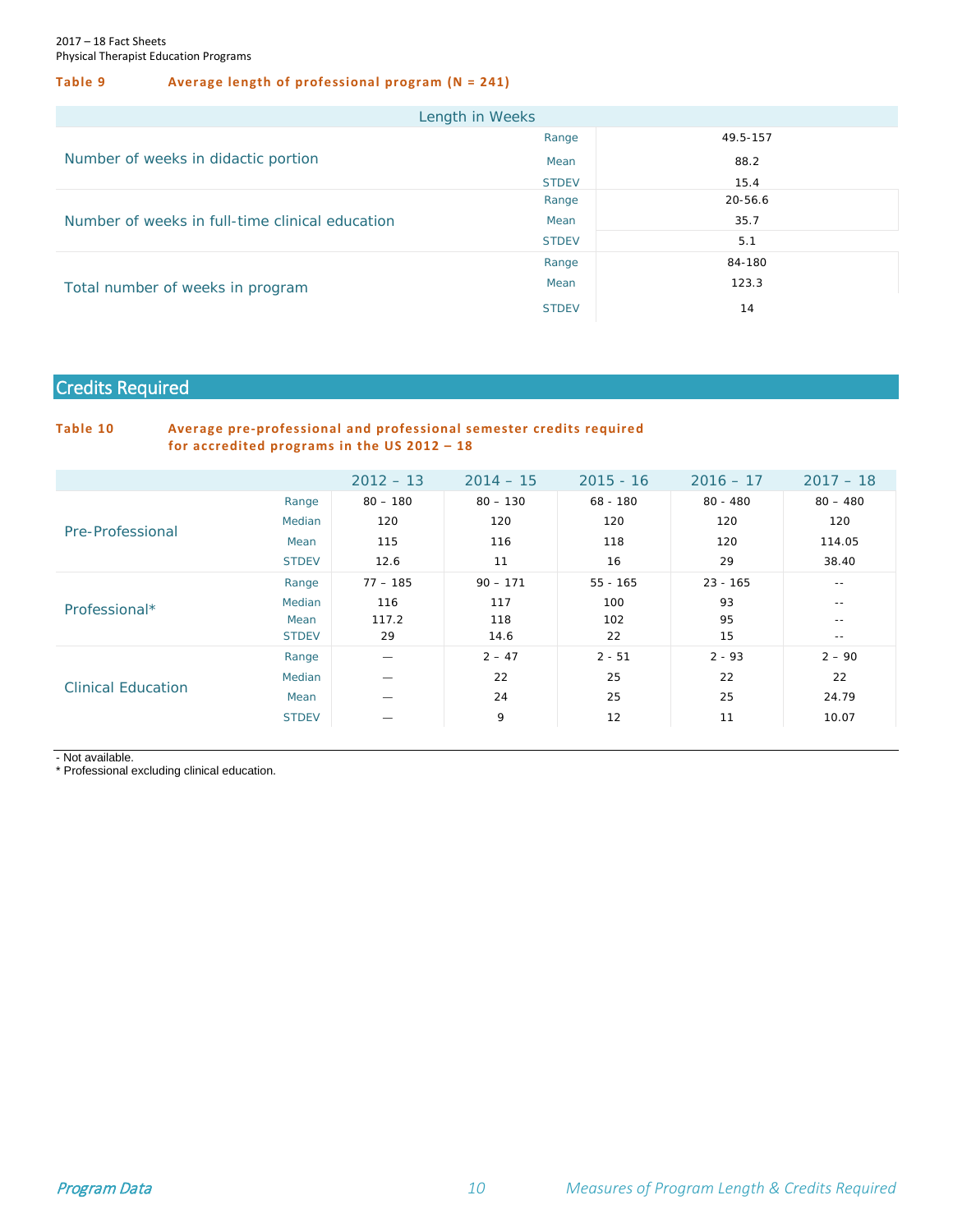



#### <span id="page-11-0"></span>Clinical Education

#### **Table 11 Average length of final clinical education experience 2012 – 17**

|                                              | 2012 | 2014 2015 2016 2017   |  |                                           |
|----------------------------------------------|------|-----------------------|--|-------------------------------------------|
| Number of weeks in final clinical experience |      | Mean 21.2 21 23 21 36 |  | Range $8-68$ $5-52$ $5-52$ $6-50$ $20-56$ |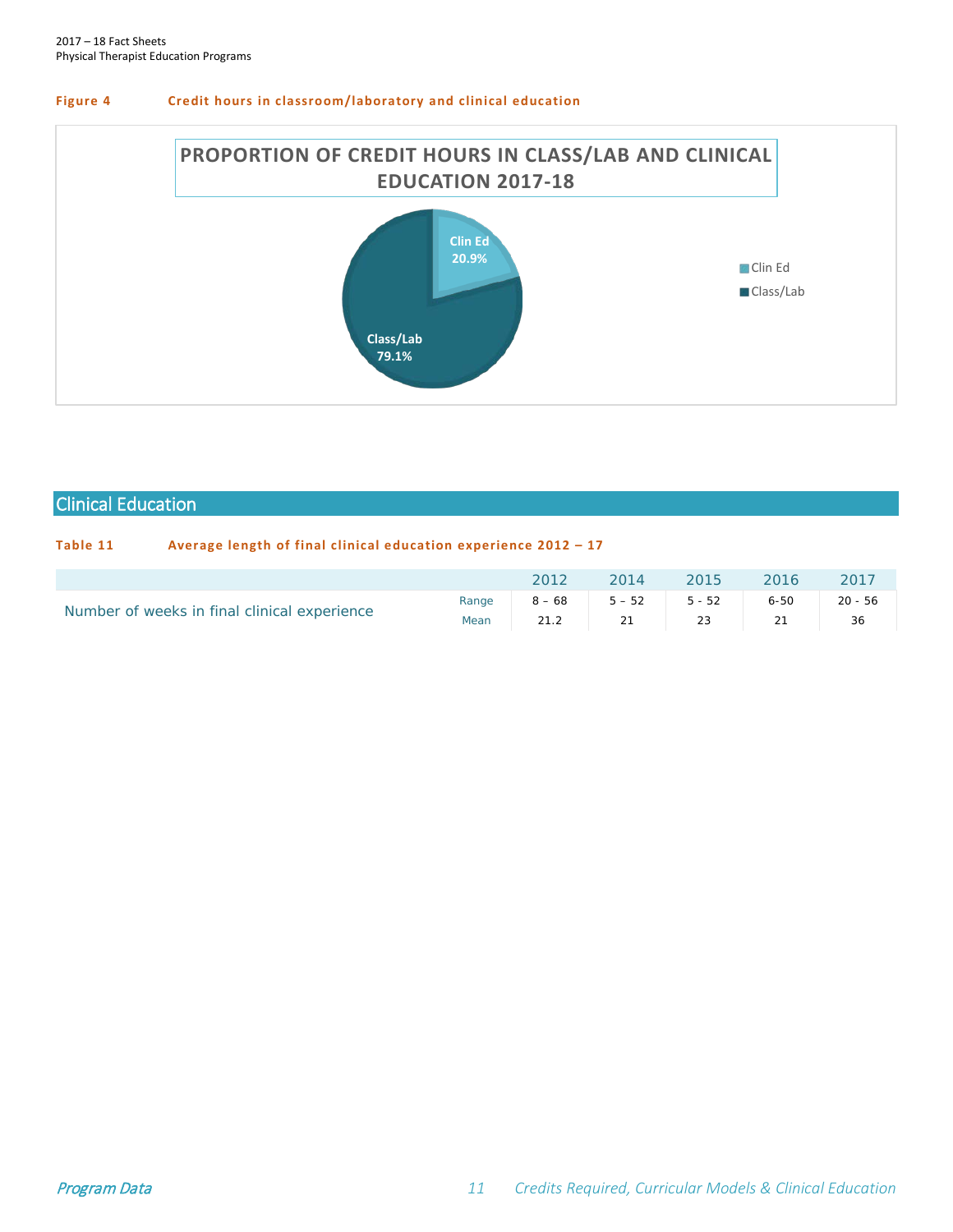#### <span id="page-12-0"></span>**Outcomes**

#### **Table 12 Sum of all degrees conferred 2006 – 17**

|                                                                    |  |  |  | 2006 2008 2009 2010 2011 2012 2014 2015 2016 2017 |  |
|--------------------------------------------------------------------|--|--|--|---------------------------------------------------|--|
| Total 5,537 5,809 6,373 6,458 7,423 7,998 8,806 9,389 9,743 10,292 |  |  |  |                                                   |  |

#### **Table 13 Graduation rates 2007 – 17 (%)**

|              | $2007*$    | $2010*$    | $2011*$    | $2012*$    | $2013*$    | $2014*$ | $2016*$ | $2017*$  |
|--------------|------------|------------|------------|------------|------------|---------|---------|----------|
| Range        | $11 - 100$ | $43 - 100$ | $47 - 100$ | $70 - 100$ | $60 - 100$ | 78-100  | 65-100  | 56.2-100 |
| Mean         | 88.7       | 89.17      | 90.1       | 96.1       | 91.9       | 95.9    | 96.7    | 96       |
| Median       | 92.1       | 97.8       | 91.6       | 99         | 94         | 94      | 97      | 97.2     |
| <b>STDEV</b> | 11.7       | 8.7        | 7.8        | 10.6       | 7.7        | 4.7     | 5.4     | 5        |

\*Rate based on the percentage of students admitted to the professional program who complete the program within 150% of the time normally expected for completion.

#### **Table 14 Employment rates at 12 months post-graduation 2005 – 16 (%)**

|       | 2006*         | 2008*         | 2010*      | $2011*$    | $2012*$    | $2014*$       | $2015*$ | 2016   | 2017   |
|-------|---------------|---------------|------------|------------|------------|---------------|---------|--------|--------|
| Range | 100<br>$75 -$ | 100<br>$83 -$ | $85 - 100$ | $83 - 100$ | $83 - 100$ | 100<br>$92 -$ | 90-100  | 91-100 | 90-100 |
| Mean  | 99.6          | 99.5          | 99.6       | 99.5       | 99.5       | 99            | 99.1    | 99.4   | QQ     |

\* To the best of the program's ability to determine, the % of graduates employed within 6 months of passing the licensure exam.

#### **Table 15 Pass rates of first time takers on licensure exam 2006 – 17(%)**

|              | $2006***$ | $2007***$<br>$\star$ | 2008 <sub>S</sub> | 2009 <sub>S</sub> | 2011 <sub>§</sub> | 2012 <sub>§</sub> | 2014s     | $2015**$ | 2017   |
|--------------|-----------|----------------------|-------------------|-------------------|-------------------|-------------------|-----------|----------|--------|
| Range        | $0 - 100$ | $33 - 100$           | $25 - 100$        | $38 - 100$        | $0 - 100$         | $47 - 100$        | $0 - 100$ | 25-100   | 48-100 |
| Mean         | 85.2      | 86.2                 | 83.9              | 86.5              | 88.2              | 87.7              | 91        | 91       | 92.8   |
| Media<br>n   | 88.6      | 90.9                 | 87                | 90                | 92.5              | $90-9$            | 94        | 93.6     | 94.89  |
| <b>STDEV</b> | 14.3      | 13.8                 | 13.9              | 12.2              | 13.9              | 11.71             | 10        | 10.6     | 8      |

NOTE Based on data provided by FSBPT:\*\* on 4/11/2005; \*\*\* on 4/11/2006; \*\*\*\* on 4/18/2007; § on 4/11/2012 for data current as of March 31, 2012; on April 17, 2013; on April 2, 2015; on April 13, 2016, December 2, 2016, December 2017.

#### **Table 16 Number of programs by pass rate of first time takers 2006 – 17**

|          | $2006**$       | $2007***$    | 2008 <sub>§</sub> | 2009 <sub>§</sub> | 2011 <sub>§</sub> | 2012 <sub>§</sub> | 2014 <sub>§</sub> | 2015 <sub>§</sub> | 2016           | 2017 |
|----------|----------------|--------------|-------------------|-------------------|-------------------|-------------------|-------------------|-------------------|----------------|------|
| $0 - 9%$ | 1              |              |                   |                   |                   |                   |                   | 2                 |                |      |
| 10-19%   |                |              |                   |                   |                   |                   |                   |                   |                |      |
| 20-29%   | 1              |              | 1                 |                   | $\mathbf{1}$      |                   |                   |                   |                |      |
| 30-39%   |                | $\mathbf{I}$ | 3                 | $\mathbf{1}$      | $\mathbf{A}$      |                   |                   | $\mathbf{1}$      |                |      |
| 40-49%   | 2              | 3            |                   |                   | $\mathbf{1}$      | 1                 |                   |                   |                |      |
| 50-59%   | $\overline{7}$ | 3            | $\overline{7}$    | 5                 | 4                 | 8                 | 6                 | 4                 | 5              |      |
| 60-69%   | 10             | 20           | 15                | 15                | 3                 | 10                | 6                 | 6                 | $\overline{7}$ | 2    |
| 70-79%   | 26             | 24           | 31                | 24                | 27                | 22                | 15                | 16                | 15             | 12   |
| 80-89%   | 59             | 37           | 53                | 49                | 40                | 45                | 41                | 39                | 48             | 44   |
| 90-99%   | 55             | 69           | 57                | 77                | 84                | 96                | 112               | 113               | 108            | 116  |
| 100%     | 31             | 32           | 20                | 21                | 36                | 27                | 36                | 35                | 43             | 52   |
| $N =$    | 192            | 189          | 187               | 191               | 197               | 209               | 216               | 218               | 227            | 228  |

NOTE Based on data provided by FSBPT: \* on 4/19/2004; \*\* on 4/11/2005; \*\*\* on 4/11/2006; \*\*\*\* on 4/18/2007; § on 4/11/2012 for data current as of March 31, 2012; on April 17, 2013; on April 2, 2015; on April 13, 2016; on December 2, 2016, December 2017.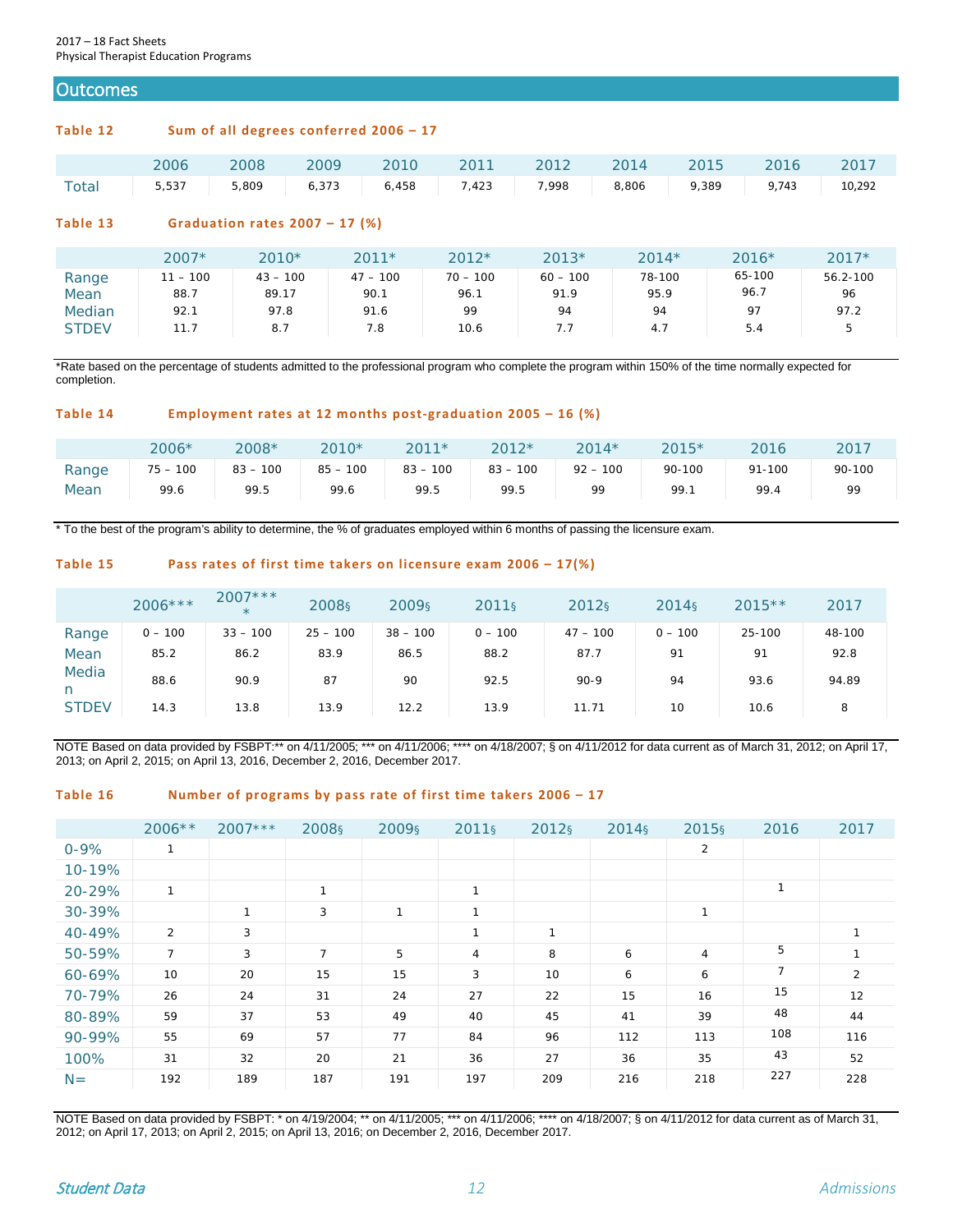## <span id="page-13-0"></span>**STUDENT DATA**

#### <span id="page-13-1"></span>Admissions

#### **Table 17 Average trends in admissions 2010 – 17**

|                           |       | 2010         | 2011         | $*2012$      | 2014          | 2015         | 2016          | 2017          |
|---------------------------|-------|--------------|--------------|--------------|---------------|--------------|---------------|---------------|
| Planned class size        | Range | $14 - 110$   | $14 - 360$   | $10 - 95$    | $12 - 117$    | 12-100       | $6 - 109$     | $12 - 100$    |
|                           | Mean  | 42           | 43.9         | 42           | 44            | 50           | 45            | 45            |
|                           | Range | $36 - 904$   | $34 - 1,358$ | $14 - 1.662$ | $17 - 1,870$  | $17 - 1.500$ | $12 - 1,512$  | 32-2,077      |
| Applicants                | Mean  | 290          | 357          | 428          | 471           | 516          | 500           | 502           |
| <b>Qualified</b>          | Range | $30 - 781$   | $26 - 982$   | $14 - 1,193$ | $14 - 1,398$  | $3 - 1,271$  | $6 - 1,283$   | 19-1,423      |
| Applicants                | Mean  | 249.3        | 234.5        | 284          | 289           | 328          | 336           | 330           |
| <b>Applicants Offered</b> | Range | $14 - 322$   | $14 - 456$   | $14 - 406$   | $14 - 370$    | $3 - 279$    | $5 - 404$     | $2 - 366$     |
| place in class            | Mean  | 80           | 85.9         | 86           | 87            | 92           | 87            | 86            |
|                           | Range | $12 - 100$   | $6 - 354$    | $10 - 96$    | $8 - 117$     | $3 - 102$    | $3 - 96$      | 10-101        |
| Applicants enrolled       | Mean  | 41           | 43.2         | 42           | 44            | 49.4         | 44            | 46            |
| Minority students         | Range | $0 - 36$     | $0 - 104$    | $0 - 36$     | $1 - 50$      | $1 - 54$     | $0 - 49$      | $0 - 47$      |
| enrolled                  | Mean  | 6.2          | 7.2          | 7            | 10            | 18           | 9             | 11            |
| <b>GPA of students</b>    | Range | $3.0 - 3.85$ | $3.1 - 3.9$  | $3.1 - 3.9$  | $3.05 - 3.77$ | $3.13 - 4.0$ | $3.09 - 3.89$ | $3.10 - 3.88$ |
| enrolled                  | Mean  | 3.5          | 3.5          | 3.5          | 3.5           | 3.5          | 3.6           | 3.58          |

\*Starting in 2012, expansion programs are required to report admission data separate from parent program.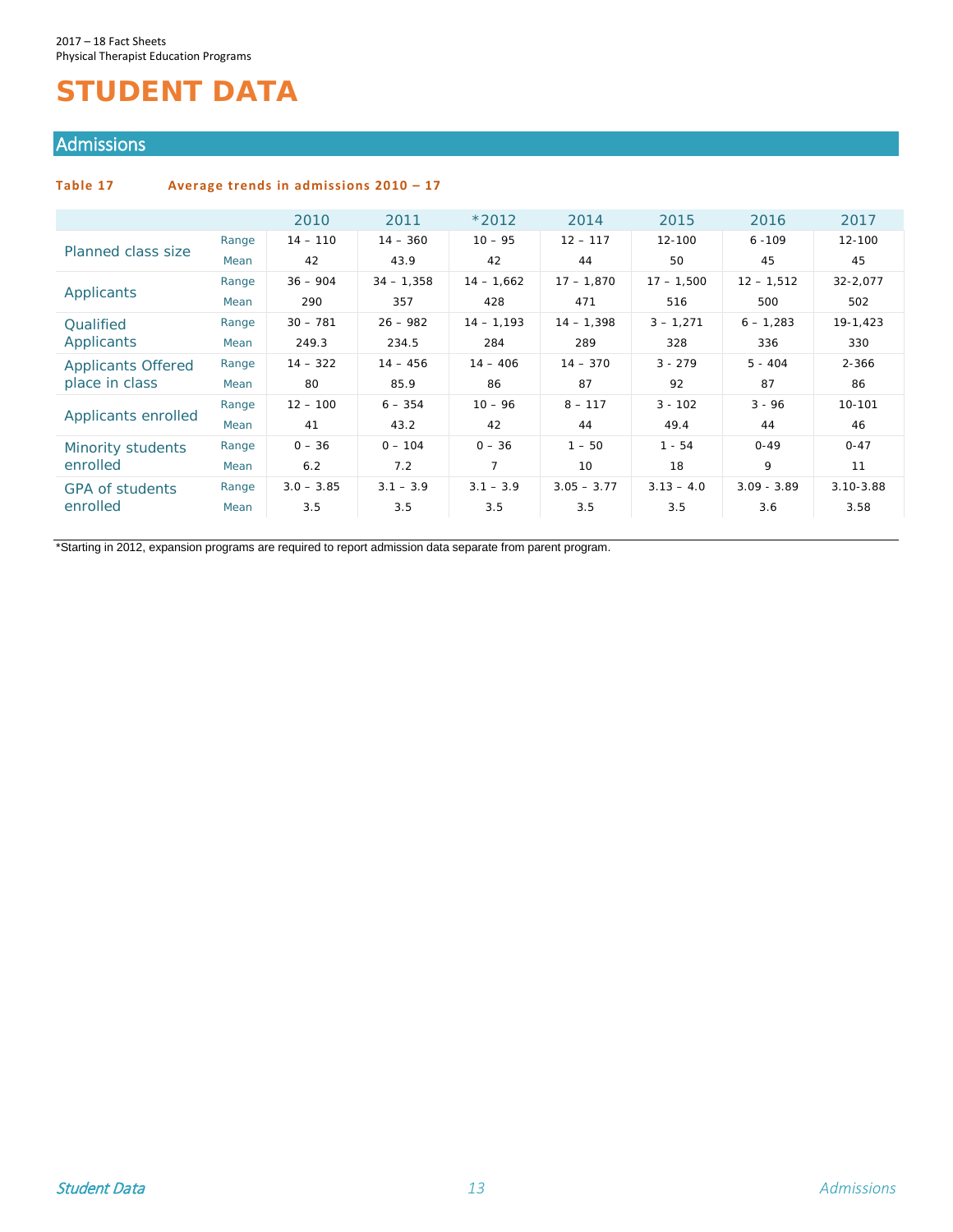#### **Table 18 Average trends in admissions by public and private institution 2009 – 17**

|                           |       |            |             |              | <b>Public</b> |                |              |             |               |
|---------------------------|-------|------------|-------------|--------------|---------------|----------------|--------------|-------------|---------------|
|                           |       | 2009       | 2010        | 2011         | $*2012$       | $*2014$        | $*2015$      | 2016        | 2017          |
| <b>Planned class</b>      | Range | $14 - 98$  | $16 - 100$  | $14 - 102$   | $14 - 87$     | $12 - 91$      | $12 - 89$    | $14 - 97$   | $12 - 70$     |
| size                      | Mean  | 37.7       | 42.9        | 39           | 39            | 41             | 44           | 36          | 42            |
|                           | Range | $24 - 557$ | $36 - 748$  | $81 - 1,354$ | $58 - 1,662$  | $24 - 1,447$   | $26 - 1,459$ | $21 - 404$  | 44-2,077      |
| Applicants                | Mean  | 206.3      | 287.3       | 321          | 400           | 472            | 484.8        | 148         | 537           |
| Qualified                 | Range | $23 - 453$ | $33 - 748$  | $37 - 982$   | $30 - 1,193$  | $16 - 1,398$   | $3 - 1,097$  | $4 - 297$   | $27 - 1,423$  |
| Applicants                | Mean  | 146.3      | 192.6       | 212          | 267           | 312            | 323.6        | 107         | 368           |
| Applicants                | Range | $19 - 163$ | $20 - 247$  | $14 - 202$   | $14 - 187$    | $16 - 370$     | $18 - 279$   | $16 - 150$  | $21 - 193$    |
| Offered place in<br>class | Mean  | 60.1       | 79.8        | 71           | 71            | 79             | 80           | 53          | 80            |
| Applicants                | Range | $14 - 98$  | $17 - 100$  | $14 - 102$   | $14 - 87$     | $8 - 91$       | $12 - 89$    | $8 - 97$    | $12 - 71$     |
| enrolled                  | Mean  | 38.1       | 42.8        | 39           | 40            | 41             | 43           | 35          | 42            |
| Minority students         | Range | $0 - 38$   | $0 - 28$    | $0 - 35$     | $0 - 29$      | $0 - 40$       | $0 - 36$     | $0 - 38$    | $0 - 37$      |
| enrolled                  | Mean  | 6.2        | 6           | 6            | 6             | $\overline{7}$ | 12           | 5           | 10            |
| <b>GPA of students</b>    | Range | $3 - 3.82$ | $3.1 - 3.8$ | $3.2 - 3.8$  | $3.3 - 3.9$   | $3.3 - 3.9$    | $3.3 - 3.9$  | $2.9 - 3.8$ | $3.10 - 3.88$ |
| enrolled                  | Mean  | 3.6        | 3.5         | 3.6          | 3.6           | 3.57           | 3.6          | 3.49        | 3.66          |

|                                    |       |             |             |              | Private      |              |              |             |               |
|------------------------------------|-------|-------------|-------------|--------------|--------------|--------------|--------------|-------------|---------------|
|                                    |       | 2009        | 2010        | 2011         | $*2012$      | $*2014$      | $*2015$      | 2016        | 2017          |
| <b>Planned class</b>               | Range | $20 - 315$  | $14 - 110$  | $20 - 360$   | $10 - 95$    | $14 - 117$   | $17 - 100$   | $10 - 210$  | 12-100        |
| size                               | Mean  | 47.4        | 41.1        | 50           | 45           | 47           | 53           | 43          | 48            |
|                                    | Range | $42 - 763$  | $39 - 892$  | $34 - 1,358$ | $14 - 1,684$ | $17 - 1,870$ | $17 - 1,500$ | $13 - 603$  | $32 - 1,400$  |
| Applicants                         | Mean  | 256.4       | 300.5       | 402          | 517          | 487          | 497.7        | 140         | 474           |
| Qualified                          | Range | $32 - 680$  | $30 - 781$  | $26 - 980$   | $14 - 1,184$ | $14 - 992$   | $11 - 1,271$ | $3 - 492$   | 19-1,294      |
| Applicants                         | Mean  | 89.4        | 77          | 102          | 101          | 95           | 318.5        | 62          | 299           |
| Applicants                         | Range | $13 - 411$  | $14 - 213$  | $14 - 456$   | $16 - 106$   | $14 - 736$   | $12 - 253$   | $3 - 244$   | $2 - 366$     |
| Offered place in<br>class          | Mean  | 89.4        | 77          | 102          | 101          | 95           | 91           | 62          | 91            |
| Applicants                         | Range | $7 - 310$   | $12 - 89$   | $6 - 354$    | $10 - 96$    | $12 - 117$   | $10 - 102$   | $3 - 178$   | 10-101        |
| enrolled                           | Mean  | 45.3        | 39.4        | 48           | 45           | 47           | 51           | 35          | 49            |
| Minority students                  | Range | $0 - 69$    | $0 - 36$    | $0 - 104$    | $0 - 36$     | $1 - 50$     | $1 - 54$     | $0 - 47$    | $0 - 47$      |
| enrolled                           | Mean  | 8.2         | 6.5         | 8            | 8            | 10           | 17.5         |             | 12            |
| <b>GPA of students</b><br>enrolled | Range | $3.0 - 3.8$ | $3.0 - 3.9$ | $3.1 - 3.9$  | $3.1 - 3.8$  | $3.1 - 3.8$  | $3.1 - 4.0$  | $2.9 - 3.8$ | $3.13 - 3.80$ |
|                                    | Mean  | 3.4         | 3.5         | 3.47         | 3.47         | 3.5          | 3.5          | 3.37        | 3.51          |

\*Starting in 2012, expansion programs are required to report admission data separate from parent program.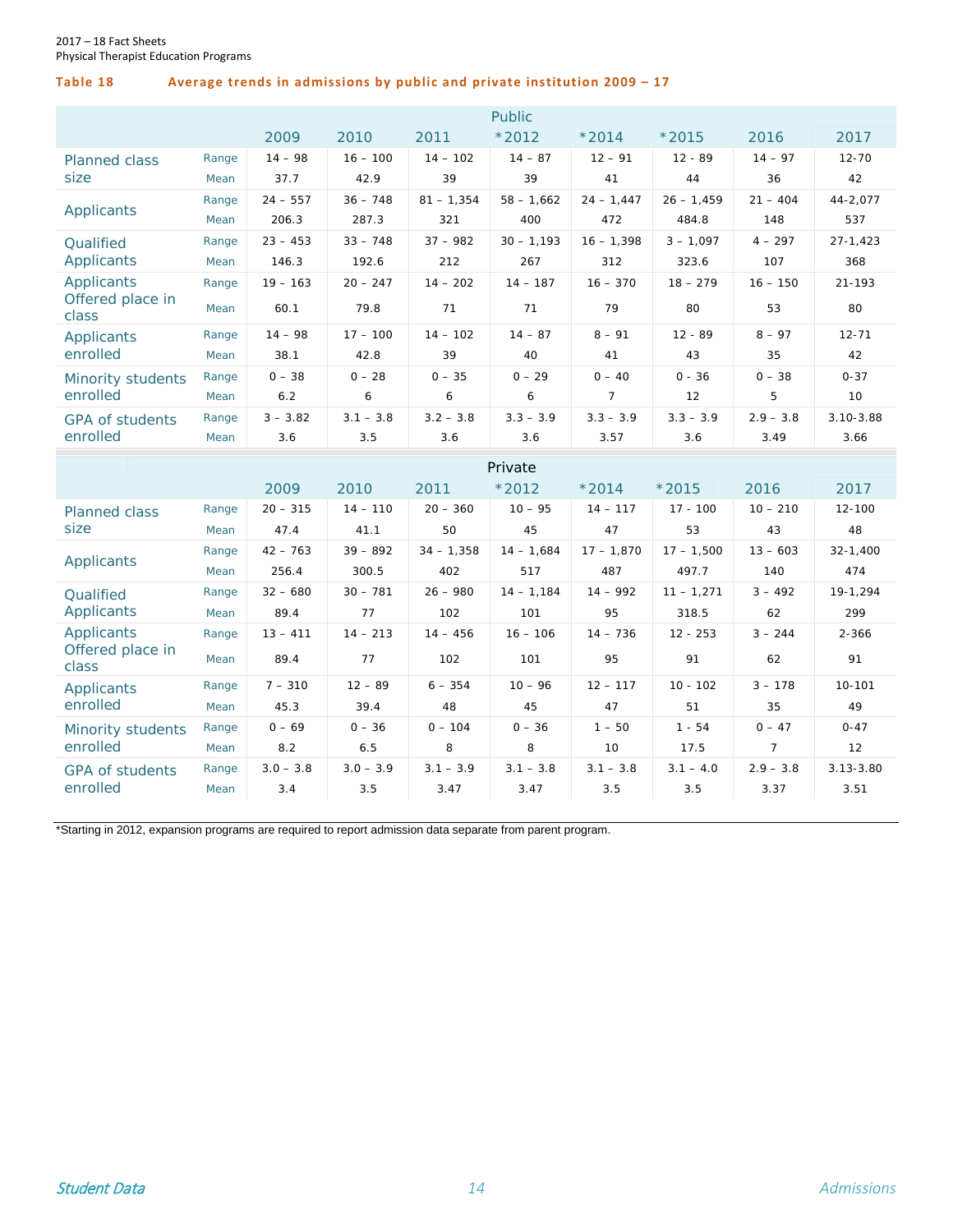#### **Figure 5 Trends in admission for DPT programs 2009 – 17**



#### <span id="page-15-0"></span>Enrollment

#### **Table 19 Percentage of students enrolled in programs, by race/ethnicity (%)**

|                                             | $2009 -$<br>10           | $*2010 -$<br>11 | $2011 -$<br>12           | $2012 -$<br>13 | $2014 -$<br>15           | $2015 -$<br>16 | $2016 -$<br>17           | $2017 -$<br>18 |
|---------------------------------------------|--------------------------|-----------------|--------------------------|----------------|--------------------------|----------------|--------------------------|----------------|
|                                             | $N = 23,361$             | $N = 22,332$    | $N = 24,848$             | $N = 25,945$   | $N = 28,514$             | $N = 31,426$   | $N = 31,380$             | $N = 32,417$   |
| African American                            | 3.8                      | 3.5             | 3.4                      | 3.3            | 3.1                      | 3              | 3.03                     | 3.26           |
| American Indian /<br>Alaskan Native         | 0.4                      | 0.4             | 0.4                      | 0.4            | 0.4                      | 0.41           | 0.52                     | 0.43           |
| Asian                                       | $\sim$                   | 6.2             | 5.9                      | 6.2            | 6.7                      | 6.84           | 7.36                     | 8.21           |
| Asian/Pacific Islander                      | 6.0                      | $\sim$          | $\overline{\phantom{a}}$ | $\sim$         | $\overline{\phantom{a}}$ | $\sim$         | $\overline{\phantom{a}}$ | $\sim$         |
| Caucasian                                   | 81.4                     | 81.7            | 81.3                     | 80.6           | 79                       | 77.5           | 77.10                    | 75.9           |
| Hispanic/Latino                             | 4.4                      | 3.9             | 4                        | 3.99           | 4.7                      | 4.4            | 5.75                     | 6.29           |
| Native Hawaiian /<br>Other Pacific Islander | $\overline{\phantom{a}}$ | #               | 0.5                      | 0.4            | 0.5                      | 0.39           | 0.38                     | 0.32           |
| Other                                       | 1.4                      | $\sim$          | $\overline{\phantom{a}}$ | $\sim$         | $\sim$                   | 2.1            | 2.7                      | 2.42           |
| Two or more races                           | $\sim$                   | #               | 0.8                      | 1              | 1.3                      | $\sim$         | $\overline{\phantom{a}}$ | $\sim$         |
| <b>Unknown</b>                              | 2.6                      | 3.4             | 3.7                      | 4.1            | 4.3                      | 4.1            | 3.16                     | 3.07           |

- Not available.

# Rounds to zero.

\*In 2010 the categories changed due to change in IPED definitions.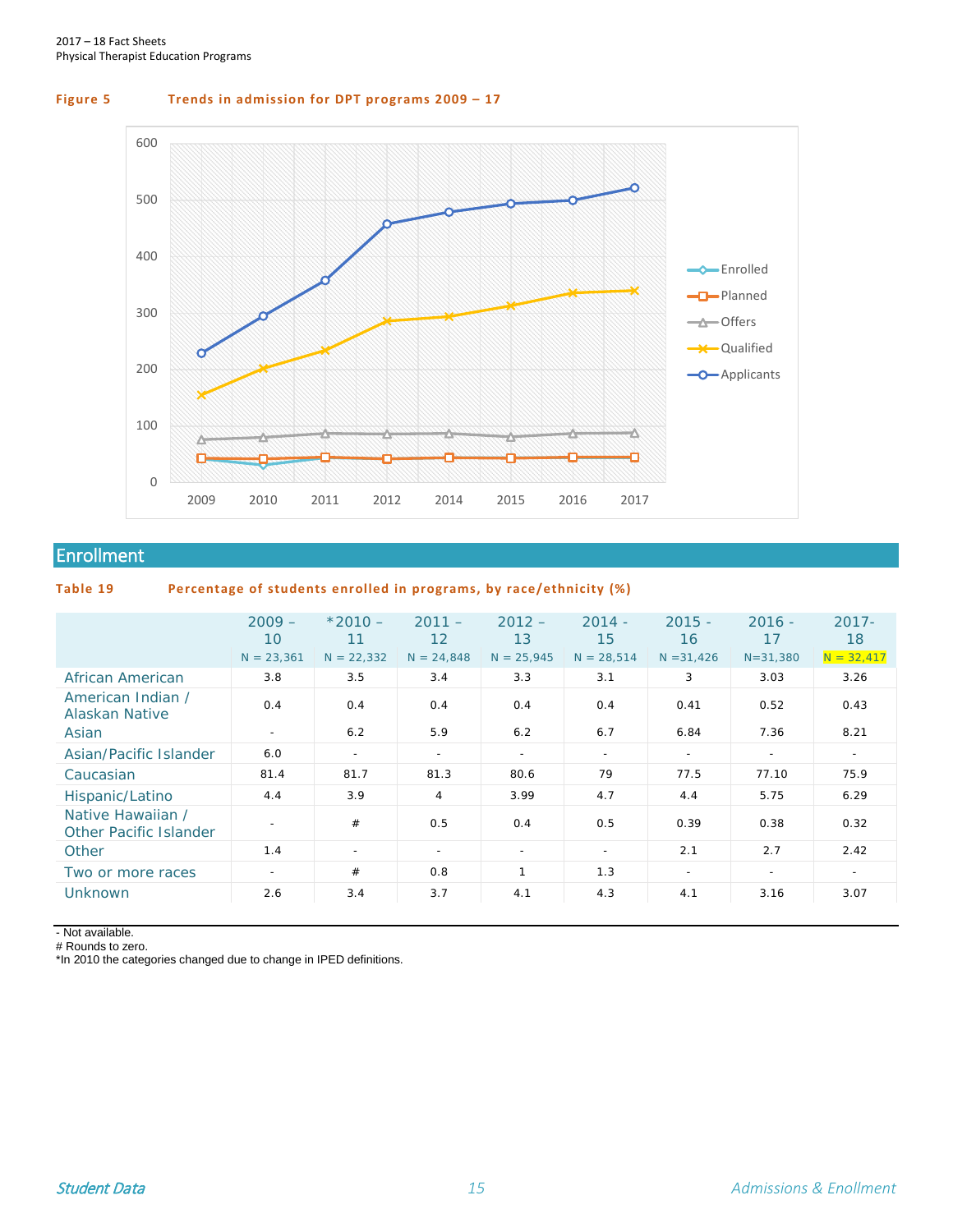#### <span id="page-16-0"></span>**Graduates**

**Figure 6 Number of actual and projected graduates, 1981 – 2019**



\* Indicates years where one or the other, not both, graduate numbers were available.

#### **Table 20 Ethnicity of Graduates of Physical Therapist Programs**

|                                            | 2017         |
|--------------------------------------------|--------------|
|                                            | $N = 10,223$ |
| <b>African American</b>                    | 2.60%        |
| American Indian/Alaskan<br><b>Native</b>   | 0.31%        |
| Asian                                      | 7.10%        |
| Hawaiian Native/Pacific<br><b>Islander</b> | 0.34%        |
| Hispanic/Latino                            | 5.72%        |
| White                                      | 78.94%       |
| Other                                      | 2.26%        |
| <b>Unknown</b>                             | 3.06%        |

#### **Table 21 Enrollment by Sex**

|                                             |               |                       | Female                 |                    |                    | Male               |                    | Other/No Answer* |      |                 |               | <b>Total</b>     |                     |
|---------------------------------------------|---------------|-----------------------|------------------------|--------------------|--------------------|--------------------|--------------------|------------------|------|-----------------|---------------|------------------|---------------------|
|                                             |               | 2015                  | 2016                   | 2017               | 2015               | 2016               | 2017               | 2015             | 2016 | 2017            | 2015          | 2016             | 2017                |
| Number of<br>students in<br>all<br>programs |               | 18,267                | 19.501                 | 20,393             | 10.811             | 11,879             | 12.437             |                  |      | 10              | 29.078        | 31,380           | 32,417              |
| Number of<br>students<br>per<br>program     | Mean<br>Range | 84.18<br>$19-$<br>236 | 82.63<br>$11 -$<br>248 | 84.62<br>$6 - 259$ | 49.82<br>$7 - 176$ | 50.33<br>$4 - 215$ | 51.61<br>$2 - 247$ |                  |      | 0.04<br>$0 - 2$ | 134<br>35-405 | 132.97<br>15-405 | 136.27<br>$8 - 438$ |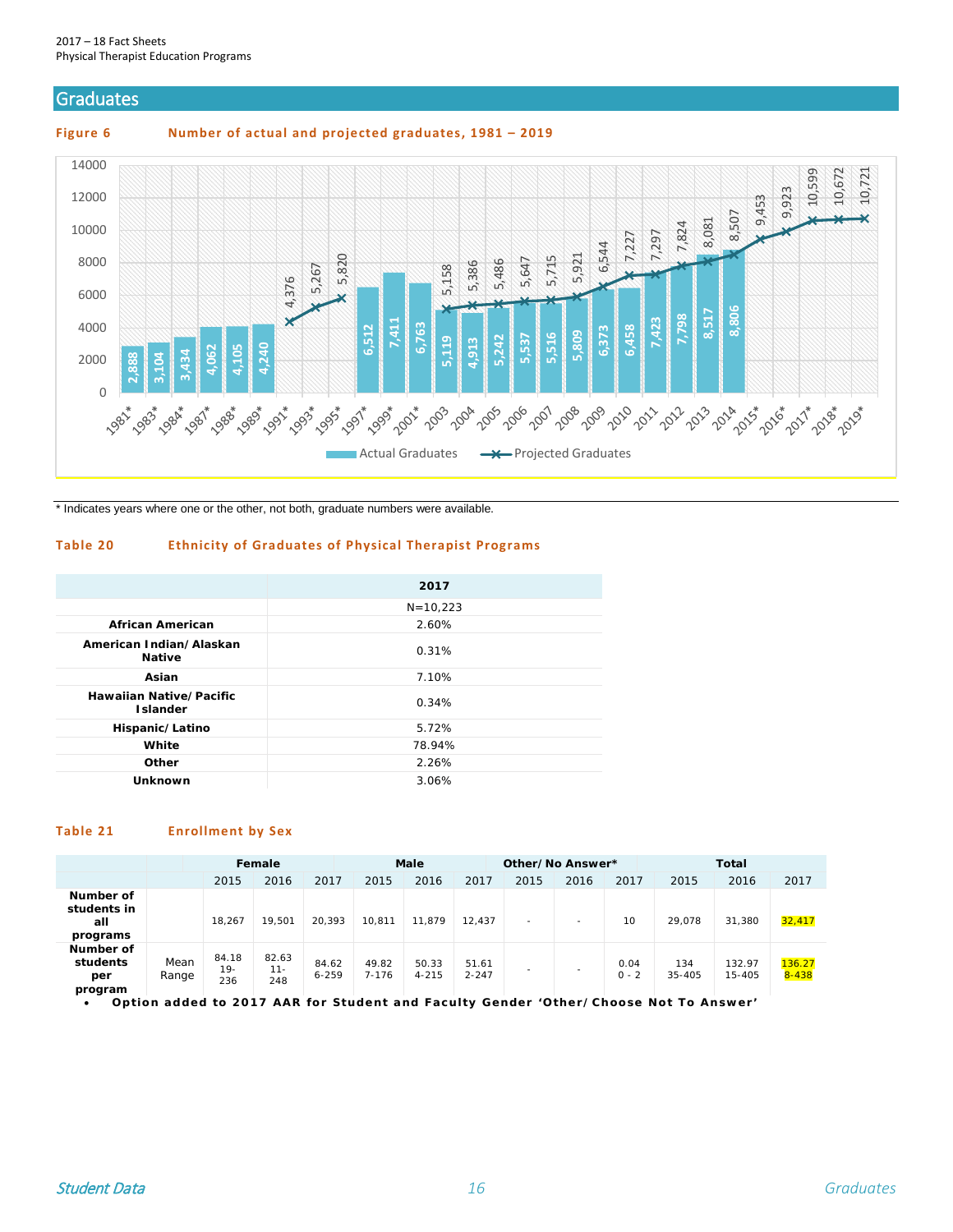# <span id="page-17-0"></span>**FACULTY DATA**

#### <span id="page-17-1"></span>Number of Faculty

| Table 22          | Number of core and associated faculty 2017       |         |  |  |  |  |  |
|-------------------|--------------------------------------------------|---------|--|--|--|--|--|
|                   | Totals (Core)                                    |         |  |  |  |  |  |
|                   | Total number of full-time core faculty positions | 2,712.4 |  |  |  |  |  |
|                   | Total number of part-time core faculty positions | 235.5   |  |  |  |  |  |
|                   | Mean (Core)                                      |         |  |  |  |  |  |
|                   | Full-time core faculty positions                 | 10.6    |  |  |  |  |  |
|                   | Part-time core faculty positions                 | 0.9     |  |  |  |  |  |
|                   | Core faculty FTEs                                | 10.9    |  |  |  |  |  |
| Mean (Associated) |                                                  |         |  |  |  |  |  |
|                   | Number of associated faculty                     | 7.4     |  |  |  |  |  |
|                   | Total FTE of associated faculty                  | 1.4     |  |  |  |  |  |

#### **Table 23 Average number of core faculty vacancies 2017**

| <b>Totals</b>                                    |     |
|--------------------------------------------------|-----|
| Total current vacancies in allocated positions   | 156 |
| Total projected vacancies in allocated positions | 116 |
| Total number of new positions to be filled       | 52  |

#### <span id="page-17-2"></span>Ratios

#### **Table 24 Ratio of students per core faculty and laboratory faculty member 2017**

| Number of students per core faculty member                      | 12 19 |
|-----------------------------------------------------------------|-------|
| Number of students per faculty member in laboratory experiences | 13.42 |

#### <span id="page-17-3"></span>**Workload**

#### **Table 25 Percentage of faculty by workload (%)**

| % of Time Devoted to       |                                           |                   |                |             |                |                      |  |  |
|----------------------------|-------------------------------------------|-------------------|----------------|-------------|----------------|----------------------|--|--|
|                            | <b>Teaching</b><br>Entry-level<br>Program | Other<br>Programs | Administration | Scholarship | <b>Service</b> | Clinical<br>Practice |  |  |
| Program<br><b>Director</b> | 26.25                                     | 1.6               | 44.8           | 14.5        | 10.1           | 2.6                  |  |  |
| <b>DCE</b>                 | 37.6                                      | 0.63              | 36.05          | 10.33       | 10.2           | 4.6                  |  |  |
| Other Faculty              | 50.6                                      | 3.2               | 6.6            | 21.1        | 11.4           | 6.7                  |  |  |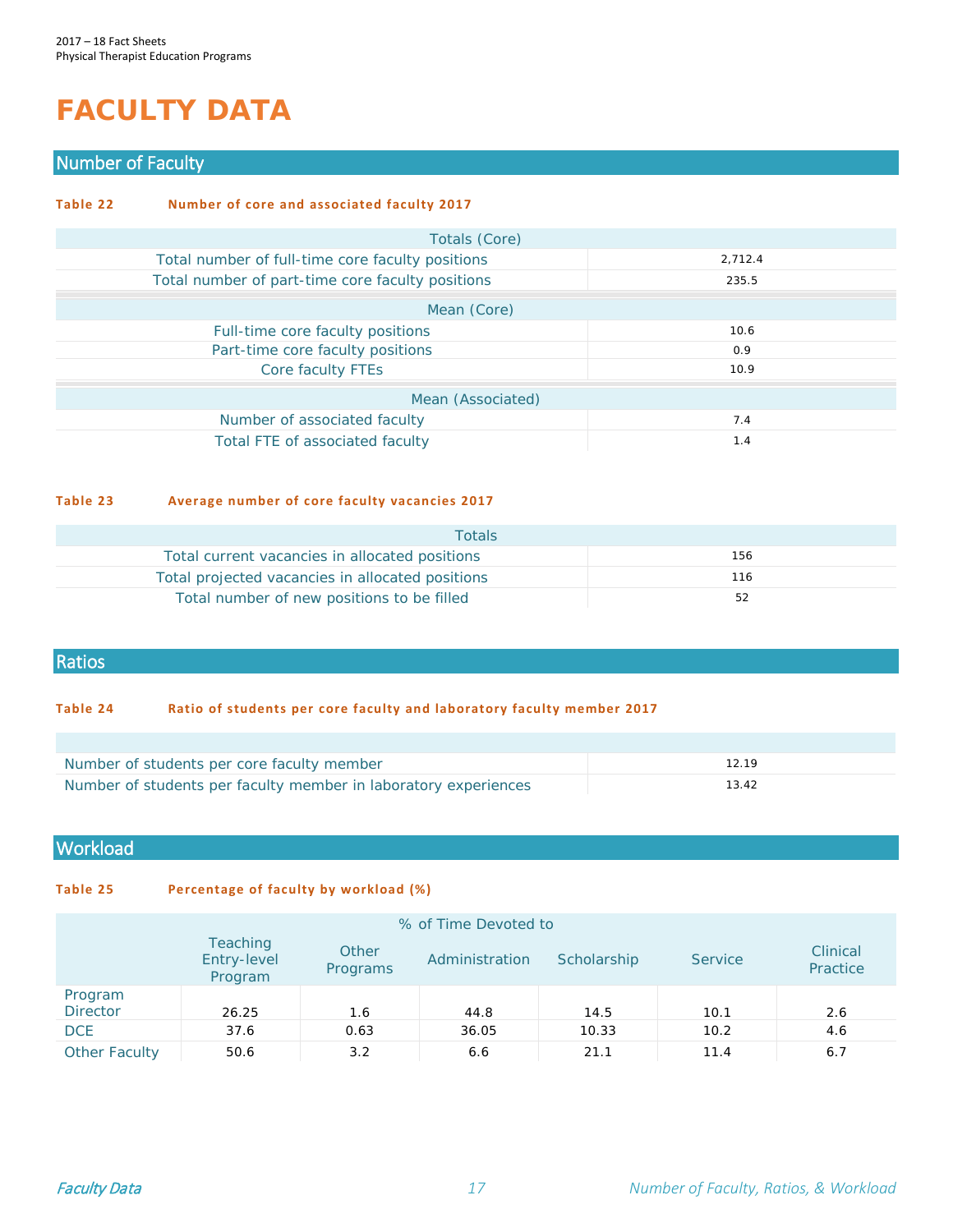#### <span id="page-18-0"></span>Scholarship & Grants

**Table 26 Scholarship productivity of core faculty 2017** 

| Total number of peer reviewed articles                                                 | 3,020                    |
|----------------------------------------------------------------------------------------|--------------------------|
| Total number of other articles                                                         | 489                      |
| Total number of books or book chapters                                                 | 386                      |
| Total number of presentations                                                          | 6,456                    |
| Total number of other scholarly products subjected to external review and disseminated | $\overline{\phantom{0}}$ |
| Total number of papers, proposals, etc. submitted but not yet accepted or published    | 2,395                    |
| Mean                                                                                   |                          |
| Peer reviewed articles (excluding abstracts)                                           | 12                       |
| Other articles accepted or published                                                   | $\overline{2}$           |
| Books or book chapters published                                                       | 1                        |
| Presentations                                                                          | 25                       |
| Other scholarly products subjected to external review and disseminated                 |                          |
|                                                                                        |                          |

#### **Table 27 Grants and grant funding FY 2017 – 18**

| <b>Total for All Programs</b>                                                                         |       |                  |  |  |  |  |  |
|-------------------------------------------------------------------------------------------------------|-------|------------------|--|--|--|--|--|
| Total number of core faculty with grant funding                                                       | 862   |                  |  |  |  |  |  |
| Total amount of grant funding                                                                         |       | \$582,105,265    |  |  |  |  |  |
| Total amount of above funding from NIH                                                                |       | \$314,425,394    |  |  |  |  |  |
| Total number of core faculty who submitted proposals for funding, not funded or are not yet<br>funded | 1.098 |                  |  |  |  |  |  |
| Per Program                                                                                           |       |                  |  |  |  |  |  |
|                                                                                                       | Range | $0 - 17$         |  |  |  |  |  |
| Number of core faculty with grant funding (per program)                                               | Mean  | 3                |  |  |  |  |  |
|                                                                                                       | Range | \$0-\$66,435,607 |  |  |  |  |  |
| Amount of grant funding (per program)                                                                 | Mean  | \$2,256,222      |  |  |  |  |  |
|                                                                                                       | Range | \$0-\$43,183,301 |  |  |  |  |  |
| Amount of funding from NIH (per program)                                                              | Mean  | \$1,230,331      |  |  |  |  |  |
| Number of core faculty who submitted proposals for funding that were not funded or                    | Range | $0 - 82$         |  |  |  |  |  |
| are not yet funded (per program)                                                                      | Mean  | $\overline{4}$   |  |  |  |  |  |

#### <span id="page-18-1"></span>Clinical Specialists

**Table 28 Number of core faculty who are certified clinical specialists 2004 – 17** 

|       | $2007 -$<br>08 | $2009 -$<br>$\overline{10}$ | $2010 -$ | $2011 - 2012 -$<br>11 12 13 15 |      | $2014 -$ | $2015 -$<br>16 | $2016 -$ | $2017 -$<br>2018 |
|-------|----------------|-----------------------------|----------|--------------------------------|------|----------|----------------|----------|------------------|
| Total | 690            | 754                         | 746      | 828                            | 891  | 1,103    | 1,196          | 1,268    | 1,327            |
| %     | 32.8           | 34.3                        | 35.1     | 37.6                           | 37.4 | 39.9     | 41.9           | 43.7     | 45.7             |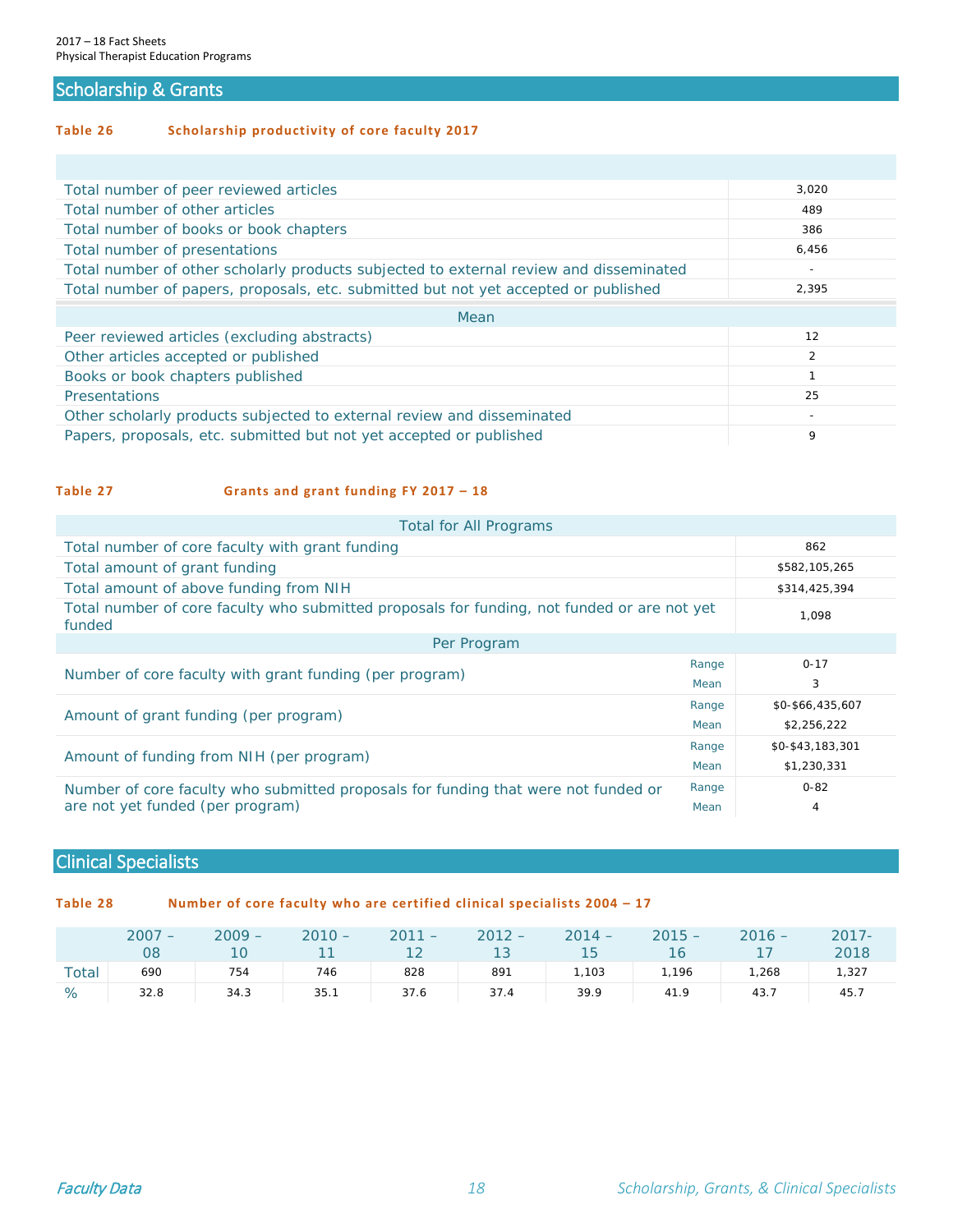#### <span id="page-19-0"></span>Faculty Demographics

#### **Table 29 Number of faculty by race/ethnicity 2017**

|                                  | Program Director | <b>DCE</b>    | <b>Other Faculty</b> | <b>All Core Faculty</b> | Associated |
|----------------------------------|------------------|---------------|----------------------|-------------------------|------------|
| <b>Black or African American</b> | 8                | 10            | 55                   | 73                      | 96         |
| American Indian/Alaskan Native   | 0                | $\mathcal{P}$ | 4                    | 6                       |            |
| Asian                            | 8                | 8             | 144                  | 160                     | 96         |
| White                            | 229              | 310           | 1,976                | 2,515                   | 1,815      |
| Hispanic/Latino of any race      | 4                | 6             | 87                   | 97                      | 81         |
| Native Hawaiian/Pacific Islander | Ο                | ∍             | 4                    | 6                       | 14         |
| Two or more races                | 3                |               | 25                   | 29                      | 16         |
| Unknown                          |                  | O             | 13                   | 14                      | 76         |
| Total                            | 253              | 339           | 2,308                | 2,900                   | 2,155      |

#### <span id="page-19-1"></span>Degrees Held, Rank, Tenure Status

#### **Figure 7 Percentage of highest academic degree held by all core faculty 2017**



\*Not including DPT Degree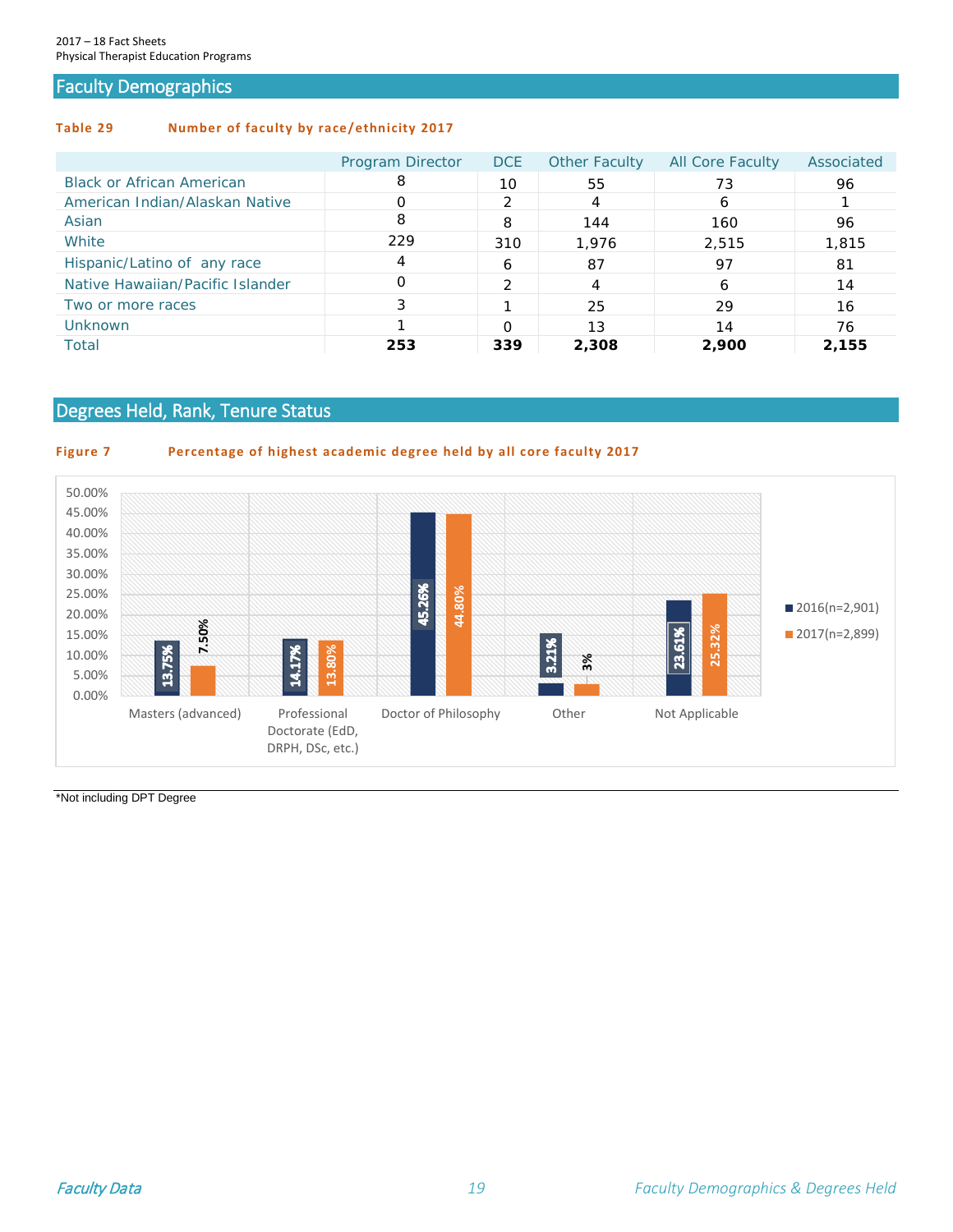#### **Figure 8 Percentage of core faculty ranks 2013 – 17**



**Table 30 Percentage of core faculty ranks 2014 – 17**

|                   | <b>Other Faculty</b> |       |       |       | <b>DCE</b> |      |      |      | Program Director |       |       |       |
|-------------------|----------------------|-------|-------|-------|------------|------|------|------|------------------|-------|-------|-------|
|                   | 2014                 | 2015  | 2016  | 2017  | 2014       | 2015 | 2016 | 2017 | 2014             | 2015  | 2016  | 2017  |
| Professor         | 13.7%                | 14.1% | 14.2% | 14.4% | 2.5%       | 3.3% | 3.8% | 4.2% | 42.9%            | 42.9% | 43.4% | 43.7% |
| <b>Assoc Prof</b> | 30.9                 | 28.8  | 28.2  | 28    | 19.5       | 19.3 | 21.9 | 21.3 | 50.6             | 51.9  | 52.5  | 50.4  |
| <b>Asst Prof</b>  | 45.9                 | 48.1  | 49.9  | 50.1  | 64.2       | 62.7 | 63.0 | 61.5 | 4.9              | 3.5   | 2.5   | 5.12  |
| Instructor        | 5.5                  | 5.4   | 4.9   | 4.2   | 6.6        | 7.8  | 7.1  | 7.5  | #                | #     | 0.4   | 0.4   |
| Lecturer          | 1.9                  | 1.9   | 1.5   | 1.65  | 3.1        | 2.7  | 2.7  | 2.7  | #                | #     | 0.4   | 0.4   |
| Other             | 2.1                  | 1.5   | 1.3   | 1.7   | 4.1        | 3.0  | 1.5  | 3    | 1.2              | 1.1   | 0.8   | 0.4   |

# Rounds to zero.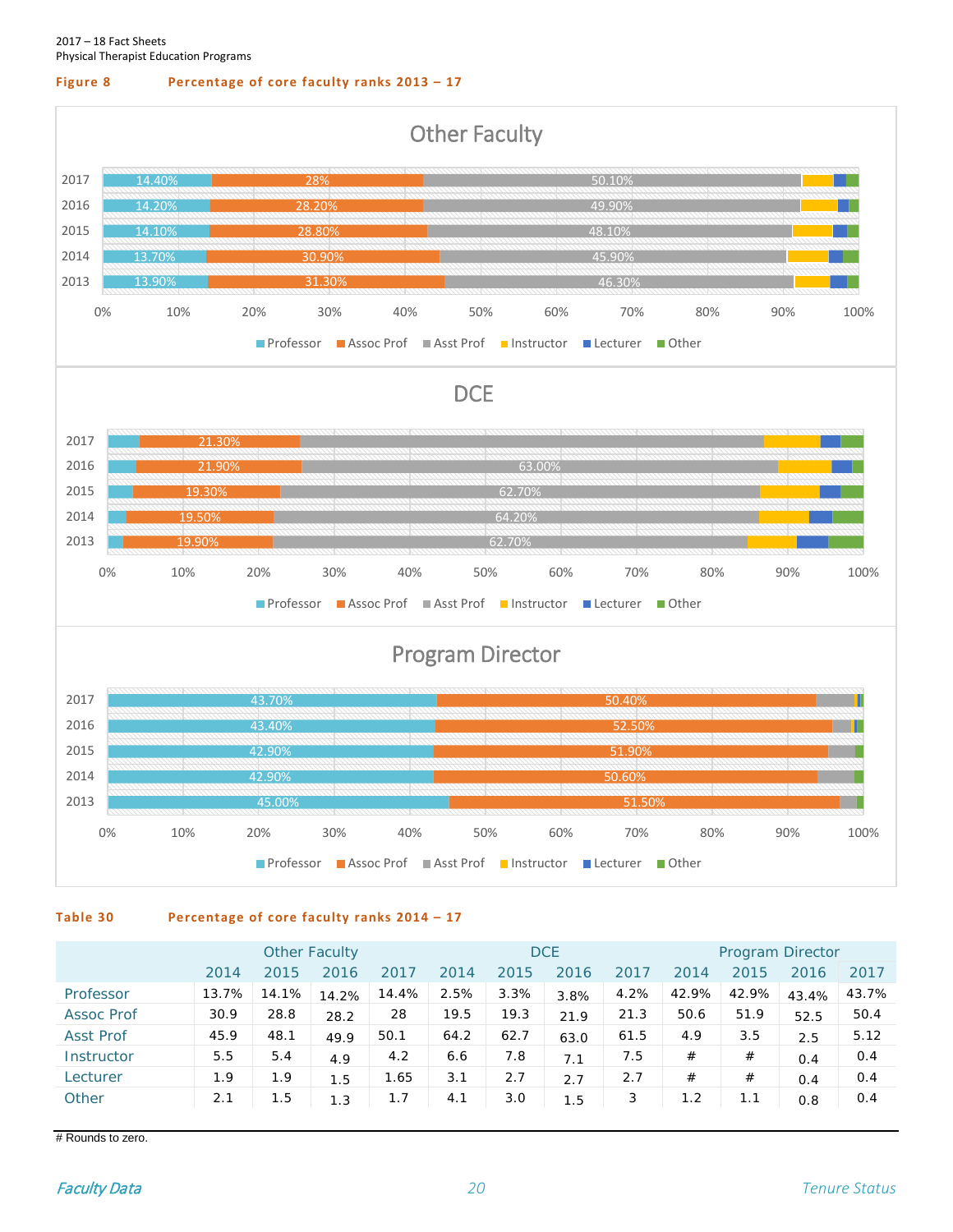#### **Figure 9 Tenure status of core faculty 2017**



#### **Table 31 Tenure status of core faculty 2017**

|                               | <b>Other Faculty</b> | <b>DCE</b> | <b>Program Director</b> |
|-------------------------------|----------------------|------------|-------------------------|
| <b>Tenured</b>                | 23.6%                | 8.50%      | 57.54%                  |
| On Tenure Track               | 26.70%               | 15.34%     | 13.89%                  |
| No Tenure Track               | 22.14%               | 33%        | 19.80%                  |
| Not Eligible (Clinical Track) | 20.10%               | 32.70%     | 5.16%                   |
| Not Eligible (Other)          | 7.4%                 | 10.10%     | 5.5%                    |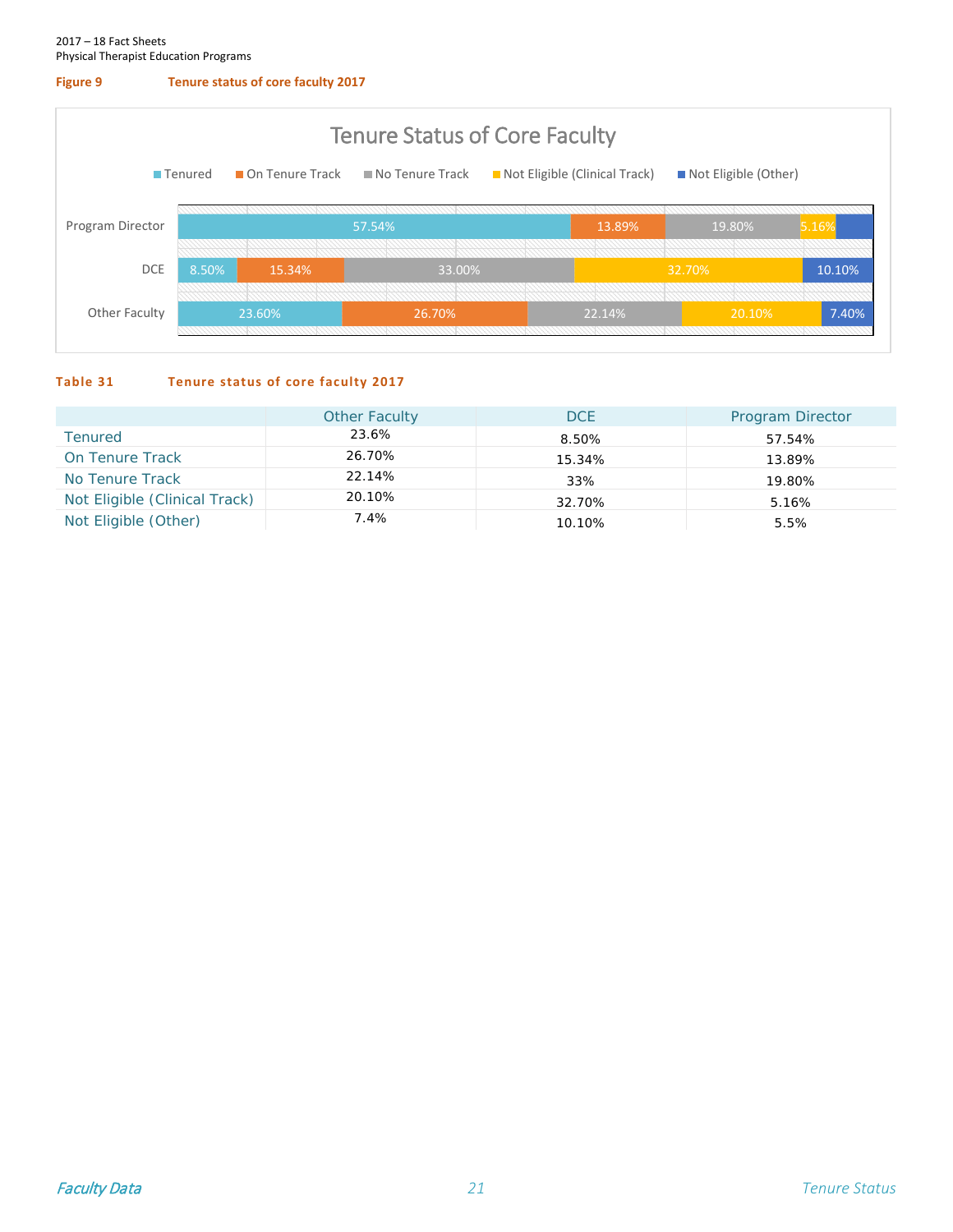#### <span id="page-22-0"></span>Salaries

**Table 32 Salaries of Program Directors (N = 176) in Physical Therapist Education Programs by Rank, Length of Appointment, and Type of Institution**

|                            |              | <b>Public</b>  |                            |              |                             |                            |
|----------------------------|--------------|----------------|----------------------------|--------------|-----------------------------|----------------------------|
|                            | $9 - 9.5$    | $10 - 11$      | 12                         | $9 - 9.5$    | <b>Private</b><br>$10 - 11$ | 12                         |
| Lecturer                   |              |                |                            |              |                             |                            |
| N                          |              |                |                            |              |                             |                            |
| Mean                       |              |                |                            |              |                             |                            |
| Median                     |              |                |                            |              |                             |                            |
| Range                      |              |                |                            |              |                             |                            |
| <b>STDEV</b>               |              |                |                            |              |                             |                            |
| Instructor                 |              |                |                            |              |                             |                            |
| N                          |              |                |                            |              |                             |                            |
| Mean                       |              |                |                            |              |                             |                            |
| Median                     |              |                |                            |              |                             |                            |
| Range                      |              |                |                            |              |                             |                            |
| <b>STDEV</b>               |              |                |                            |              |                             |                            |
| <b>Assistant Professor</b> |              |                |                            |              |                             |                            |
| N                          |              |                | $\overline{4}$             |              |                             | 4                          |
| Mean                       |              |                | 124,148                    |              |                             | 111,190                    |
| Median                     |              |                | 117,477                    |              |                             | 106,137                    |
| Range<br><b>STDEV</b>      |              |                | 84,411 - 177,359<br>41,657 |              |                             | 92,000 - 140,486<br>20,795 |
| Associate Professor        |              |                |                            |              |                             |                            |
| N                          | $\mathbf{1}$ | $\overline{2}$ | 25                         |              | 5                           | 52                         |
| Mean                       |              |                | 118,705                    |              | 109,631                     | 133,900                    |
| Median                     |              |                | 119,917                    |              | 112,000                     | 127,110                    |
| Range                      |              |                | 87,996 - 163,162           |              | 82,749 - 136,433            | 81,813-330,000             |
| <b>STDEV</b>               |              |                | 20,560                     |              | 20,200                      | 39,964                     |
| Professor                  |              |                |                            |              |                             |                            |
| N                          | $\mathbf{1}$ | $\mathbf{1}$   | 42                         | $\mathbf{1}$ | 5                           | 32                         |
| Mean                       |              |                | 146,876                    |              | 134,085                     | 142,793                    |
| Median                     |              |                | 143,136                    |              | 127,246                     | 135,000                    |
| Range                      |              |                | 86,220 - 256,250           |              | 112,250 - 171,762           | 96,136-264,158             |
| <b>STDEV</b>               |              |                | 30,465                     |              | 23,973                      | 31,613                     |
| <b>Other</b>               |              |                |                            |              |                             |                            |
| ${\sf N}$                  |              |                |                            |              |                             | $\mathbf 1$                |
| Mean                       |              |                |                            |              |                             |                            |
| Median                     |              |                |                            |              |                             |                            |
| Range                      |              |                |                            |              |                             |                            |
| <b>STDEV</b>               |              |                |                            |              |                             |                            |

#### **Program Director**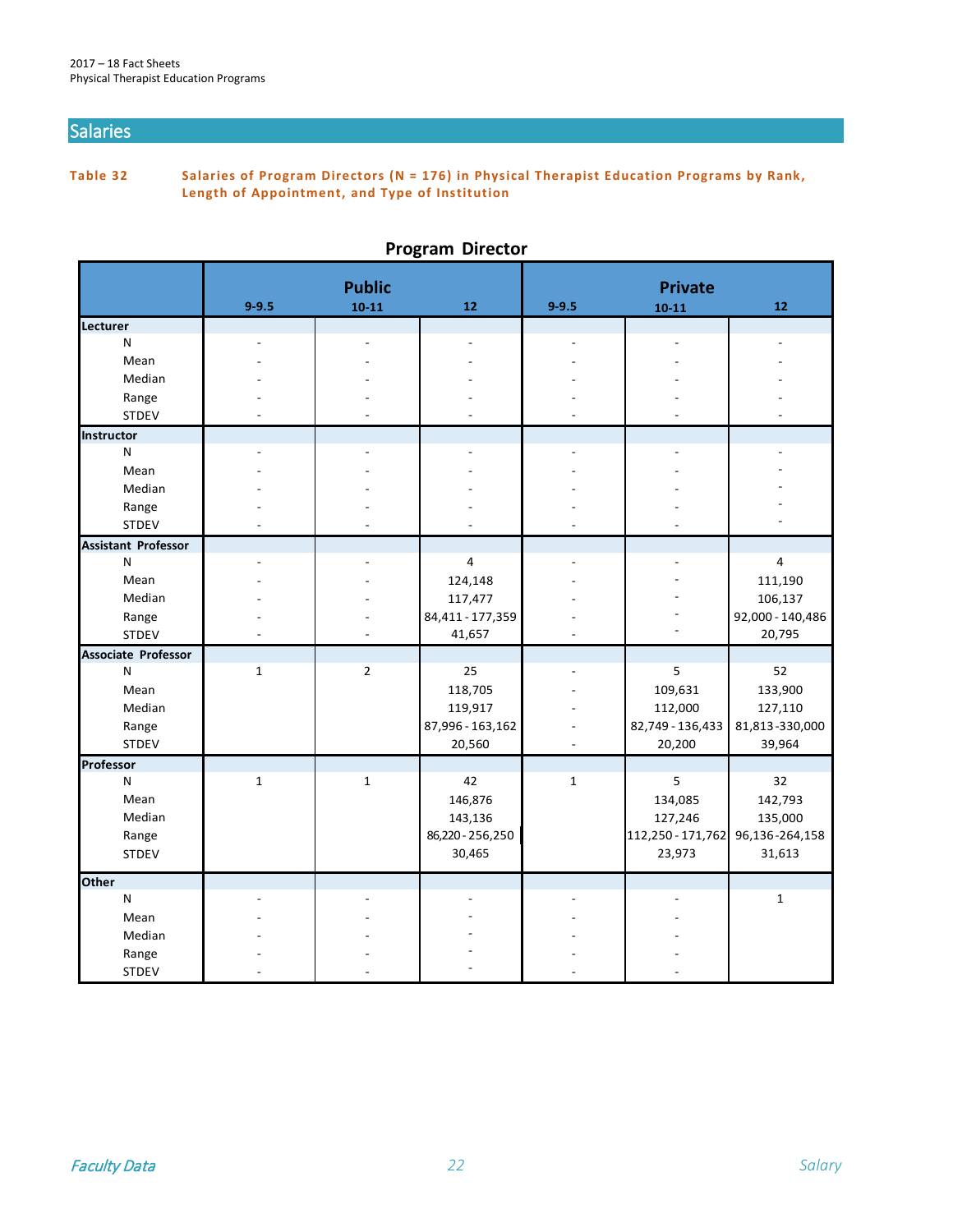#### Salaries

**Table 33 Salaries of DCE (N = 216) in Physical Therapist Education Programs by Rank, Length of Appointment, and Type of Institution**

|                  |              | <b>Public</b>   |                  |              | <b>Private</b>  |                   |
|------------------|--------------|-----------------|------------------|--------------|-----------------|-------------------|
|                  | $9 - 9.5$    | $10 - 11$       | 12               | $9 - 9.5$    | $10 - 11$       | 12                |
| Lecturer         |              |                 |                  |              |                 |                   |
| N                |              | $\mathbf{1}$    | $\overline{3}$   |              | $\mathbf 1$     |                   |
| Mean             |              |                 | 83,351           |              |                 |                   |
| Median           |              |                 | 82,016           |              |                 |                   |
| Range            |              |                 | 67,620 - 100,416 |              |                 |                   |
| <b>STDEV</b>     |              |                 | 16,439           |              |                 |                   |
| Instructor       |              |                 |                  |              |                 |                   |
| N                | $\mathbf 1$  |                 | 5                | $\mathbf{1}$ | $\mathbf 1$     | 10                |
| Mean             |              |                 | 84,401           |              |                 | 98,925            |
| Median           |              |                 | 87,363           |              |                 | 96,297            |
| Range            |              |                 | 70,000 - 95,000  |              |                 | 79,085 - 123,321  |
| <b>STDEV</b>     |              |                 | 9,670            |              |                 | 11,403            |
| <b>Assistant</b> |              |                 |                  |              |                 |                   |
| N                | $\mathbf{1}$ |                 | 54               | $\mathbf{1}$ | 10              | 79                |
| Mean             |              |                 | 89,157           |              | 80,574          | 92,012            |
| Median           |              |                 | 89,022           |              | 74,398          | 90,443            |
| Range            |              |                 | 66,450 - 117,816 |              | 64,538-109,135  | 59,775 - 129,950  |
| <b>STDEV</b>     |              |                 | 9726.67          |              | 15,584          | 13,986            |
|                  |              |                 |                  |              |                 |                   |
| <b>Associate</b> |              |                 |                  |              |                 |                   |
| N                |              | 3               | 16               | $\mathbf{1}$ | 6               | 21                |
| Mean             |              | 87,484          | 96,905           |              | 78,735          | 97,711            |
| Median           |              | 95,925          | 102,298          |              | 75,733          | 95,172            |
| Range            |              | 70,000 - 96,925 | 72,518 - 116,604 |              | 66,378 - 93,000 | 61,200 - 137,919  |
| <b>STDEV</b>     |              | 15,158          | 14,986           |              | 10,467          | 18,529            |
| Professor        |              |                 |                  |              |                 |                   |
| N                |              |                 | 5                | $\mathbf 1$  |                 | $\mathbf{1}$      |
| Mean             |              |                 | 100,607          |              |                 |                   |
| Median           |              |                 | 110,000          |              |                 |                   |
| Range            |              |                 | 63,661 - 132,156 |              |                 |                   |
| <b>STDEV</b>     |              |                 | 27,534           |              |                 |                   |
| <b>Other</b>     |              |                 |                  |              |                 |                   |
| N                |              |                 | $\mathbf{1}$     |              |                 | 4                 |
| Mean             |              |                 |                  |              |                 | 78,981            |
| Median           |              |                 |                  |              |                 | 76,955            |
| Range            |              |                 |                  |              |                 | 69, 370 - 92, 645 |
| <b>STDEV</b>     |              |                 |                  |              |                 | 9,901             |
|                  |              |                 |                  |              |                 |                   |
|                  |              |                 |                  |              |                 |                   |
|                  |              |                 |                  |              |                 |                   |

#### **DCE**